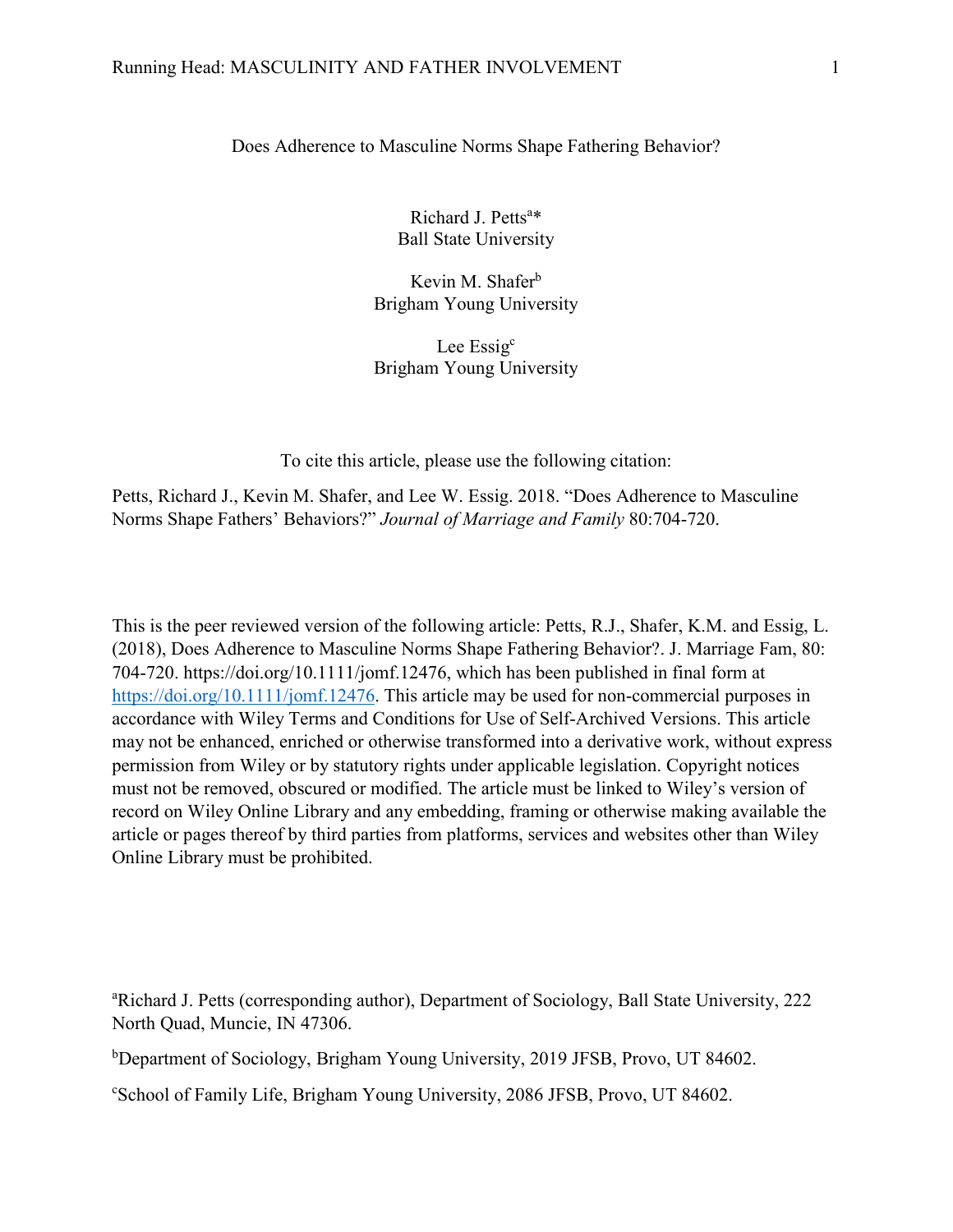# ABSTRACT

Research suggests that many fathers struggle balancing hegemonic masculine norms with new fatherhood ideals. This study utilizes data on 2,194 fathers from a national study on fathers of children aged 2-18 and incorporates a comprehensive assessment of masculine norms to examine whether adherence to masculine norms is associated with father involvement, and whether this relationship is mediated by fathers' adherence to the new fatherhood ideal that promotes engaged, nurturing parenting. Results suggest that fathers who more closely adhere to masculine norms are less involved in instrumental and expressive parenting, and are more likely to engage in harsh discipline, than fathers who are less masculine. Adherence to masculine norms also reduces the likelihood of embracing the new fatherhood ideal, and adherence to the new fatherhood ideal at least partially mediates the relationship between masculinity and father involvement. Overall, despite changing expectations for fathers, hegemonic masculine norms continue to shape fathers' behavior.

Keywords: fatherhood; father-child relations; fathers; gender; parental investment/involvement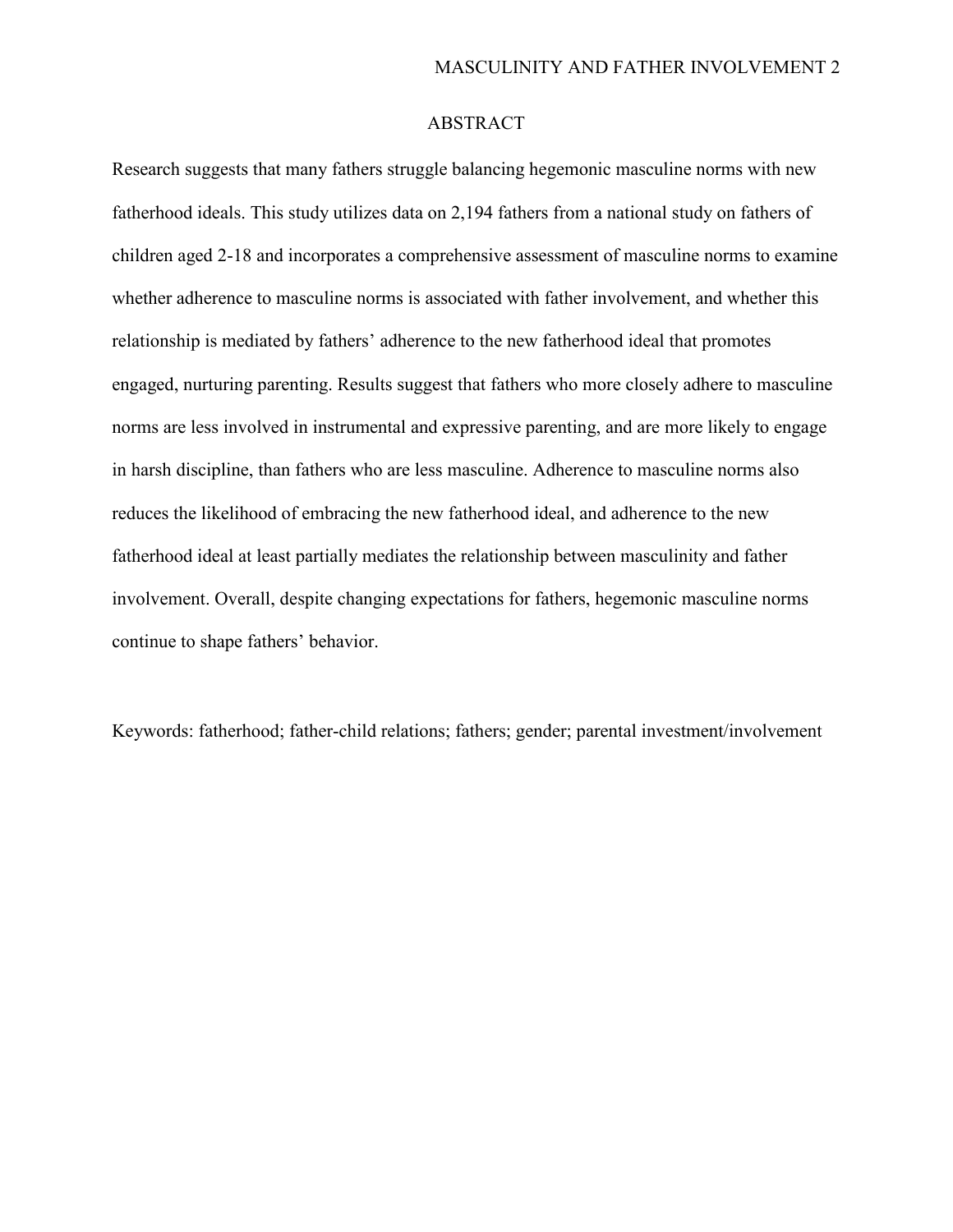Does Adherence to Masculine Norms Shape Fathers' Behaviors?

Over the past several decades, American fatherhood has been dramatically changed due to shifting paternal expectations and behaviors (Bianchi, Robinson, & Milkie, 2006; Galinsky, Aumann, & Bond, 2011). While traditional fatherhood emphasizes the breadwinner role, the new fatherhood ideal has expanded paternal roles to include active engagement in children's lives (Marsiglio & Roy, 2012). As a result, fathers spend more time parenting children than ever before—although gender differences in parenting persist (Bianchi et al., 2006). The shifting expectations and behaviors around fatherhood have seemingly benefited children, who tend to be healthier, happier, have fewer behavioral problems, and do better in school when they have highly involved fathers (Amato & Rivera, 1999; Lamb, 2010; Sarkadi et al., 2008). Accordingly, scholars have turned their attention to factors that may promote greater paternal engagement.

Although fatherhood has changed in the U. S., expectations of fatherhood remain rooted in a traditional gendered division of labor reinforced by hegemonic masculinity. That is, the primary expectations for fathers reflect dominant masculine norms such as providing and lack of emotional expression (Connell, 1995). Yet, men increasingly embrace the new fatherhood ideal, which emphasizes roles more traditionally aligned with maternal parenting expectations, like caregiving (Marsiglio & Roy, 2012; Townsend, 2002). The desire to adhere to alternative ways of fathering that can contradict prevailing norms of masculinity has created a "new male mystique" where men often struggle to meet both traditional and contemporary fathering expectations (Aumann, Galinsky, & Matos, 2011; Davis & Greenstein, 2009). As such, it is important to understand how men develop their attitudes and behaviors as fathers (Pleck, 2010).

To date, however, research on the relationship between adherence to masculine norms and fathering has yielded mixed results, which may be due, in part, to the fact that many studies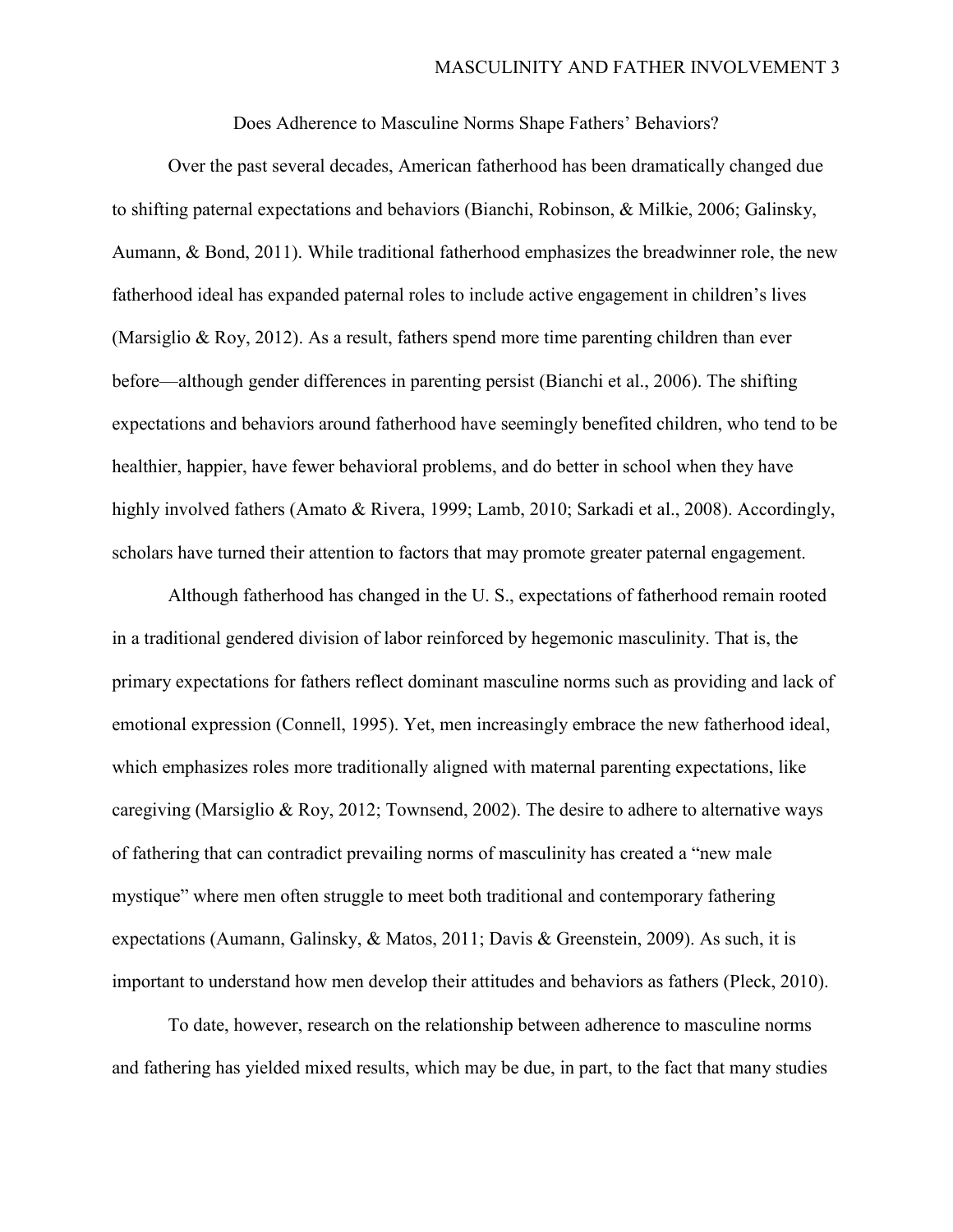use measures of masculinity that do not fully capture hegemonic masculine norms (Bulanda, 2004; Davis & Greenstein, 2009; Hofferth & Goldschreider, 2010; Pleck, 2010; Stykes, 2015). As such, we know relatively little about the relationship between adherence to masculine norms, fathering attitudes, and fathering behaviors. Using a national sample of fathers with children ages 2-18, we address this question and extend the literature in three key ways. First, we use a multidimensional and more comprehensive indicator of masculinity than used in prior studies. Second, we consider whether masculine norm adherence influences fathering in different ways by including numerous instrumental and expressive parenting behaviors as outcomes. Third, we consider whether adherence to traditional masculine norms and the new fatherhood ideal may be used to develop competing or complementary identities that shape the ways in which men parent. In particular, we assess whether the relationship between masculinity and father involvement may be mediated by the degree to which men embrace the new fatherhood ideal.

### CONCEPTUAL FRAMEWORK

### *Father Involvement*

Contemporary fatherhood is characterized by the expectation that men should be highly involved in parenting, contribute significant time to housework, and be an engaged and equitable spouse, partner, or co-parent (Gerson, 2010)—what has been termed the "new fatherhood ideal." To this end, men are more engaged with their families than ever before. Recent estimates show that American mothers and fathers, on average, work nearly the same number of hours per week in paid work, housework, and childcare collectively (Pew Research Center, 2013). Yet, gender gaps in time spent on childcare and household tasks remain; women spent about 33 hours per week doing housework or engaging in direct care of children, while men averaged only 16 hours (Parker & Livingston, 2017). There are also variations in father involvement by relationship and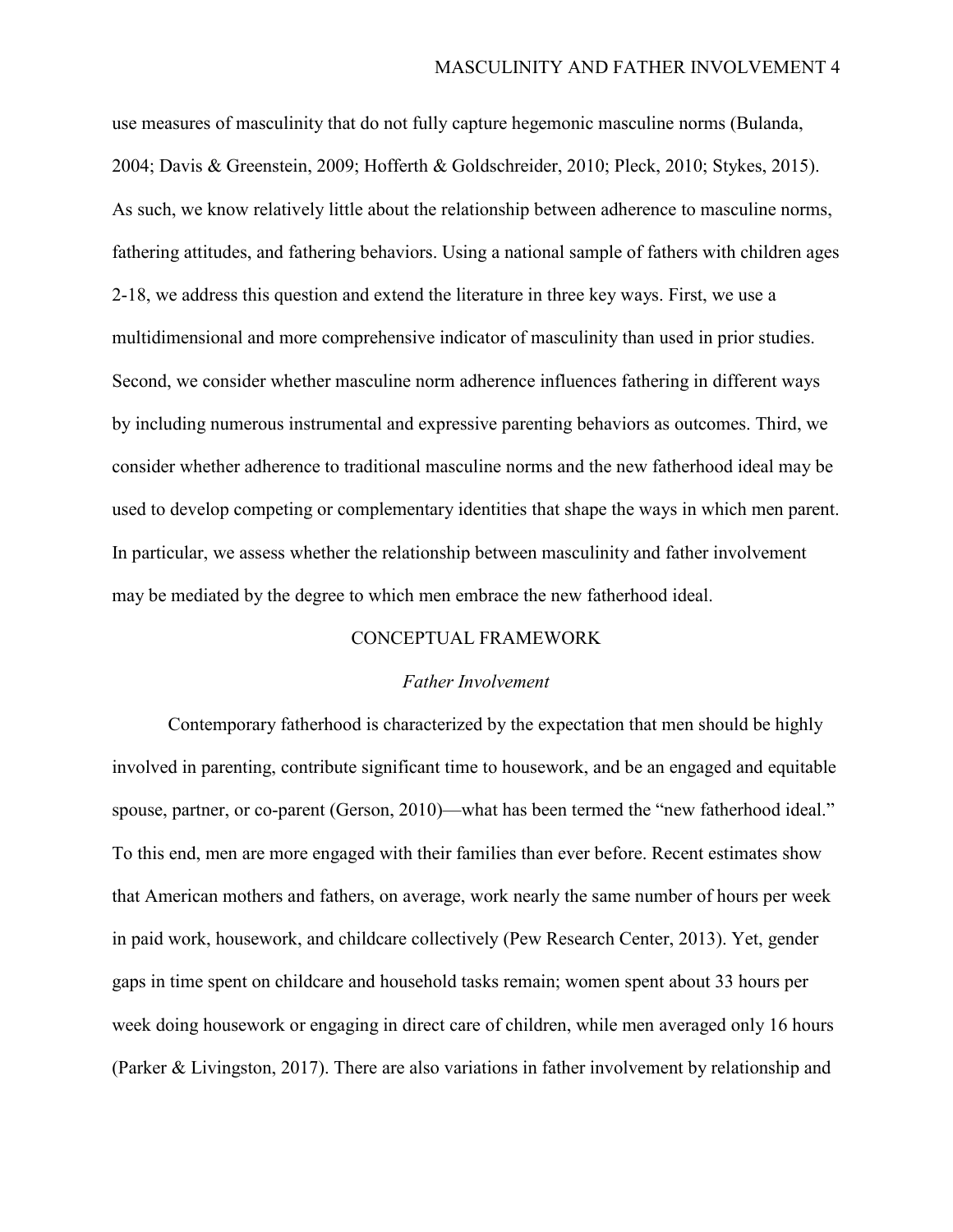resident status (Berger et al., 2008; Jones & Mosher, 2013). Although societal pressures, political and institutional barriers, and gender expectations often prevent men from their ideal levels of involvement (Daly, 1996), more fathers report that emotional availability, family time, and father-child bonding are important today than in previous generations (McGill, 2014).

Because contemporary fatherhood consists of various roles and expectations, scholars typically use multidimensional constructs of father involvement. One prominent model of father involvement includes three dimensions: (a) engagement through caregiving, play, and including children in routine activities, (b) emotional, social, and psychological availability to children, and (c) responsible parenting by providing necessities for the care and development of children (Lamb et al., 1985). More recently, Pleck (2010, 2012) introduced a five dimension model consisting of positive engagement with the child, warm parenting behaviors such as hugging and praise, awareness of children's activities and communication (monitoring), indirect care (engaging in activities that are for the child but not with the child, such as advocating for the child and scheduling child activities), and ensuring that children's needs are met.

Despite the strengths of these models, many studies only focus on a narrow set of these behaviors (primarily engagement) (Finley & Schwartz, 2004; Pleck, 2010). The current study builds on these theories of father involvement to focus on multiple aspects of instrumental parenting (engagement, monitoring, and harsh discipline) and expressive parenting (warmth and emotional support) (Finley & Schwartz, 2004). Given that paternal involvement in expressive parenting is particularly understudied and may vary by how men view their role as parents (i.e., embracing traditional norms or the new fatherhood ideal), this approach allows for an assessment of how fathering attitudes and identities uniquely shape various parenting behaviors.

*Identity and Fathering*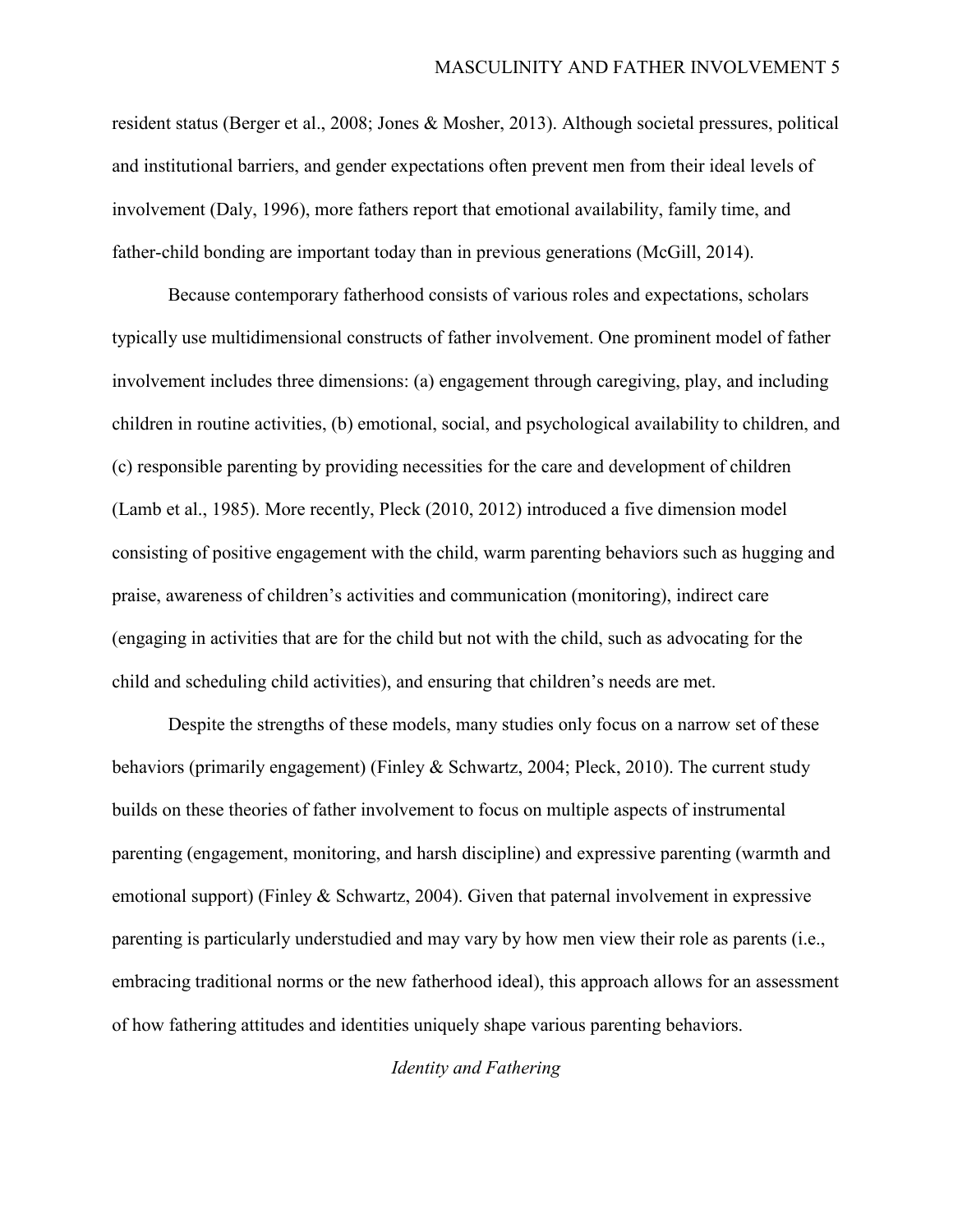Identity theory suggests that identities are formed when individuals attach meaning to social statuses (e.g., man, husband, father, etc.) and their associated roles (e.g., breadwinner, caregiver, etc.) (Rane & McBride, 2000). Because individuals occupy multiple statuses, they are able to take on any number of identities; identities that are central to an individual are more likely to influence attitudes and behaviors than peripheral identities (Pasley, Petren, & Fish, 2014; Stryker, 1968). For example, men who view their occupation as their most important identity may spend more time working than with their family. Although this process is rooted in personal psychology, structural factors including cultural context and group membership play an important role in shaping how individuals see themselves (Risman, 2004; Stryker, 1968).

An important structural factor that helps shape personal identity is gender norms (Risman, 2004). For men, dominant masculine norms—or hegemonic masculinity—are a set of societal expectations that regulates attitudes and behaviors considered acceptable for men across social contexts (Connell, 1995). As a result, scholars typically conceptualize hegemonic masculine norm adherence (hereafter, masculine norm adherence or masculinity) as a multidimensional measure of attitudes and behaviors. In an initial operationalization of masculine norm adherence, Levant and colleagues (1992) included restrictive emotionality, strict avoidance of the feminine, toughness, aggressiveness, self-reliance, achievement, detached relationships, homophobia, and hyper-sexuality as domains of hegemonic masculinity. A revised measure by Mahalik and colleagues (2003) included dominance over women, hypercompetitiveness, and risk-taking behaviors as additional features of hegemonic masculinity.

Because of its broad effects on behavior, social scientists have applied measures of masculine norm adherence to outcomes including health (Courtenay, 2000) and intimate partner violence (Hearn & Whitehead, 2006). Fewer studies have considered how masculinity may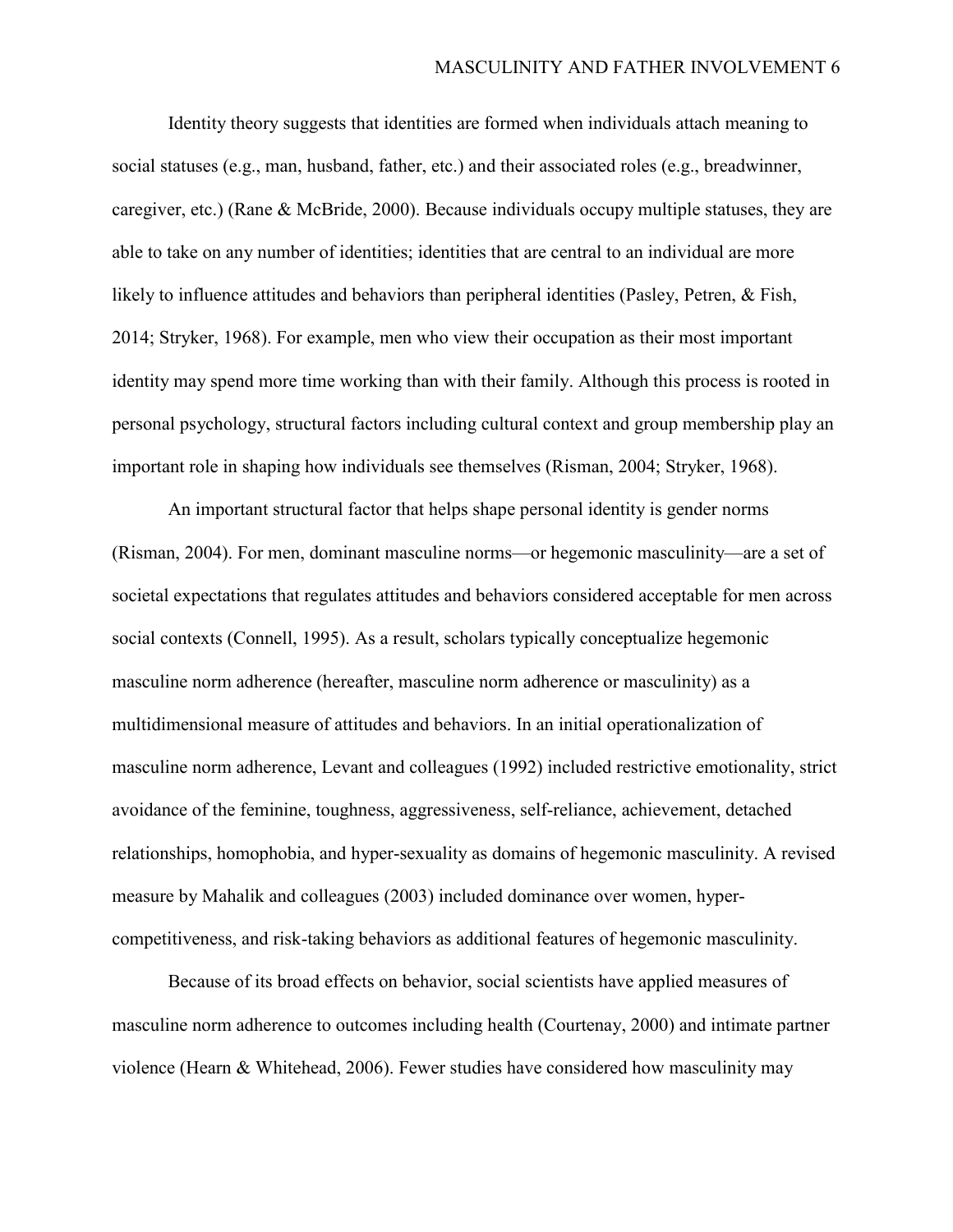influence family interactions. The few studies that have considered the association between masculinity (often measured as traditional gender ideology) and father involvement provide no definitive answer about the relationship. One set of studies finds that men who endorse traditional gender attitudes (i.e., gender ideology, sex-role traditionalism, or traditional fathering roles) are less likely to be engaged in their children's lives than egalitarian fathers (Bulanda, 2004; DeMaris et al., 2011; Gaertner et al., 2007; NICHD Early Child Care Research Network, 2001). Another set of studies suggests there is no statistically significant relationship between gender ideology or adhering to traditional fathering roles and father involvement (Marsiglio, 1991; Stykes, 2015). Still other studies suggest that attitudes associated with masculinity are positively associated with father involvement. For example, Hofferth and Goldschreider (2010) found that traditional family attitudes were associated with more frequent praise and affection towards children, but only among fathers fulfilling nontraditional roles (i.e., working less than their wives). Wilcox (2004) also suggests that such patterns may be associated with paternal religiosity, which often emphasizes both traditional gender roles and involvement with children.

The operationalization and conceptualization of masculine norm adherence may help explain divergent findings in the extant literature. For example, many studies use gender role ideology as a proxy for masculinity (Auster & Ohm, 2000; Saez, Casado, & Wade, 2010). While non-egalitarian attitudes are common among men who strongly adhere to masculine norms (Mahalik et al., 2003), such attitudes are not wholly dependent upon masculine norm adherence. For example, numerous demographic, family, and socioeconomic characteristics are predictive of traditional gender ideologies in men (Davis & Greenstein, 2009). Moreover, gender ideology may not be a central component of personal identity—particularly for men, who often have a less vested interest in egalitarianism than women (Bolzendahl & Myers, 2004). Thus, a broader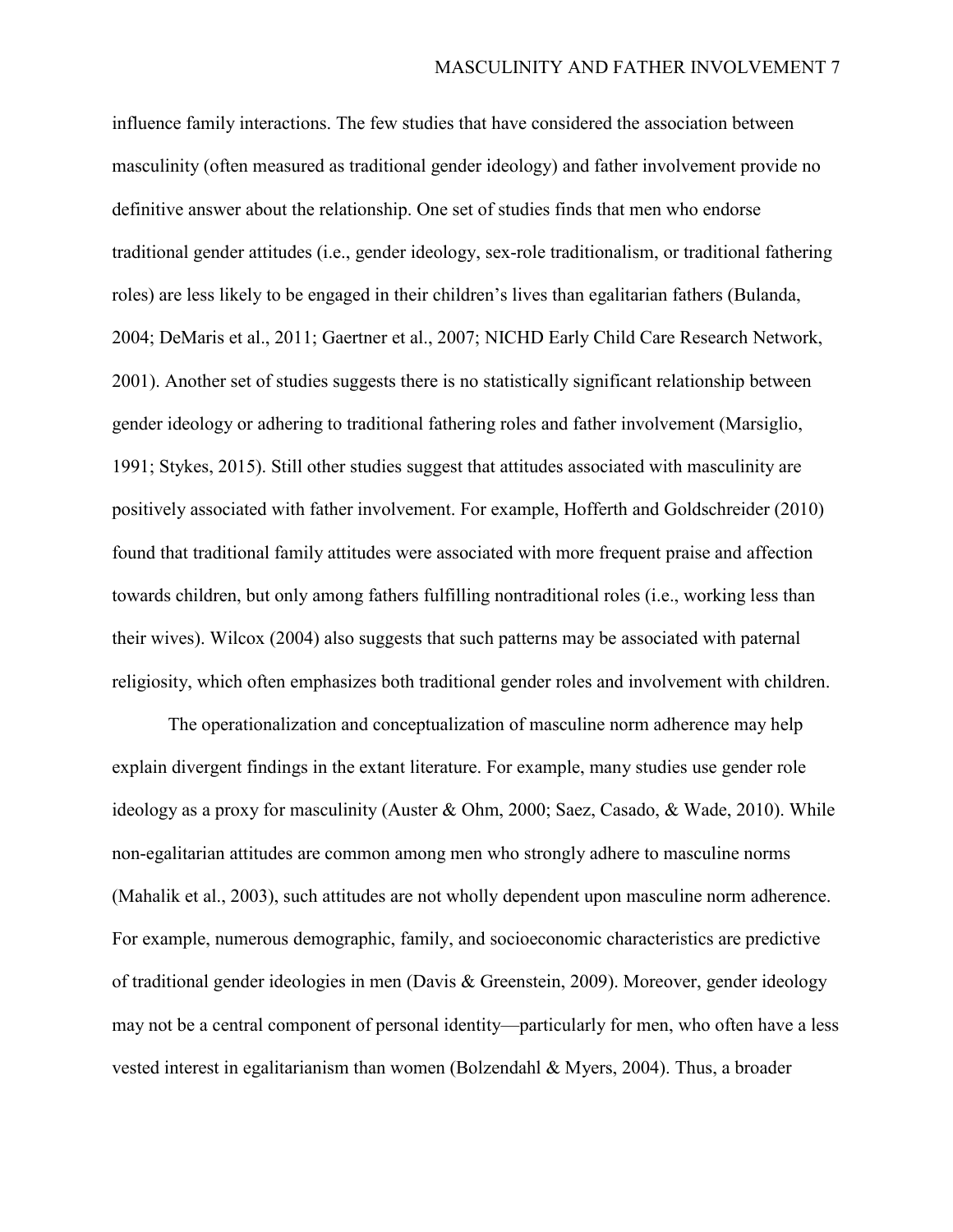conceptualization of masculine identity may inform our understanding of how masculinity may shape fathers' identities and their involvement with their children (Pleck, 2010).

In addition to masculine norms, men's identities may also be shaped by the new fatherhood ideal. As such, men who see fatherhood as central to their identity may be more actively engaged parents compared to men with less salient father identities (Goldberg, 2015; Hofferth et al., 2013; Pasley et al., 2014). This may be true for stepfathers and nonresident fathers as well (Goldberg, 2015; Marsiglio, 2004). Indeed, men who believe fathers should take on nurturing roles show more warmth to their children and are more engaged parents than men who identify as breadwinners (Adamsons & Pasley, 2016; McGill, 2014; Rane & McBride, 2000). Similarly, some fathers (including stepfathers and nonresident fathers) emphasize "being there" for their children over traditional paternal tasks (Marsiglio, 2004; Edin & Nelson, 2013), which may be due to changes in what men see as paternal responsibilities (Maurer, Pleck,  $\&$ Rane 2003). Thus, men who identify with the new fatherhood ideal should be more engaged in instrumental and expressive parenting behaviors than men who do not.

### *Masculine Identity, the New Fatherhood Ideal, and Fathering*

The extant literature provides some evidence that identities shaped by masculine norms and the new fatherhood ideal may both be independently associated with father involvement. However, it is unclear how these two sets of expectations may be related to one another, and how this interrelationship may be associated with father involvement. It is possible that a salient masculine identity may reduce the likelihood that men embrace the new fatherhood ideal, and be associated with lower levels of involvement with children. More specifically, men who strongly adhere to traditional masculine roles may choose to emphasize paternal roles like breadwinner and disciplinarian (Miller, 2011). For example, masculine norms strongly emphasize emotional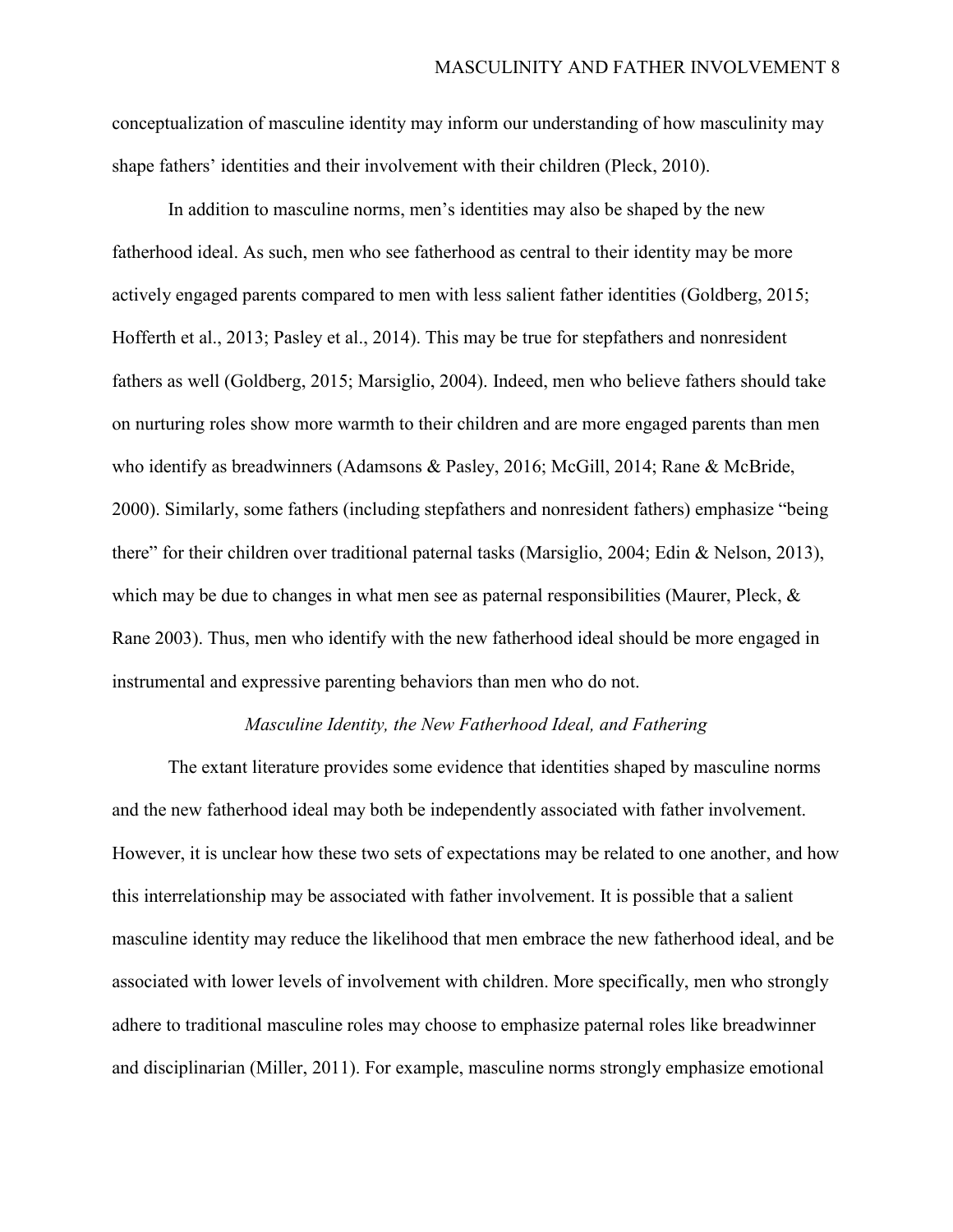stoicism (Connell, 1995). Thus, adherence to these norms may reduce the likelihood that men embrace new fatherhood ideals that encourage fathers to be affectionate and nurturing (Hofferth & Goldscheider, 2010). Similarly, men who strongly identify with the new fatherhood ideal may deemphasize, reject, or reshape traditional masculinity to take on contemporary fathering roles. For example, men who actively engage in parenting behaviors traditionally performed by mothers, like caregiving, often embrace a 'caring masculinity' in which they reshape their masculine identity to allow for more active caregiving than is expected within hegemonic masculinity (Elliott, 2016; Lee & Lee, 2016). Men may also reject masculine expectations of emotional stoicism and independence to take on a primary parenting role (Lee & Lee, 2016). Thus, father involvement may be shaped by how men navigate and embrace the varying expectations associated with cultural norms of masculinity and fatherhood.

### *Other Factors*

Other factors may also shape the relationships between masculinity, the new fatherhood ideal, and father involvement. For example, religious fathers are more likely to endorse traditional gender norms, but also report higher levels of engagement that other fathers (Wilcox, 2004). Also, men who had involved fathers while growing up are more likely to have positive fathering attitudes and be more engaged fathers themselves (Guzzo, 2011; Nicholson, Howard, & Borkowski, 2008). Moreover, traditional fathering contexts (e.g., married, biological parent) may increase the likelihood of following traditional gendered norms compared to less traditional fathering contexts (e.g., cohabiting, nonresident, stepparent), yet may also be associated with greater father involvement (Davis & Greenstein, 2009; Jones & Mosher, 2013; Townsend, 2002).

We also incorporate other contextual factors that may influence the relationship between masculinity and father involvement including father's age, race/ethnicity, education, income,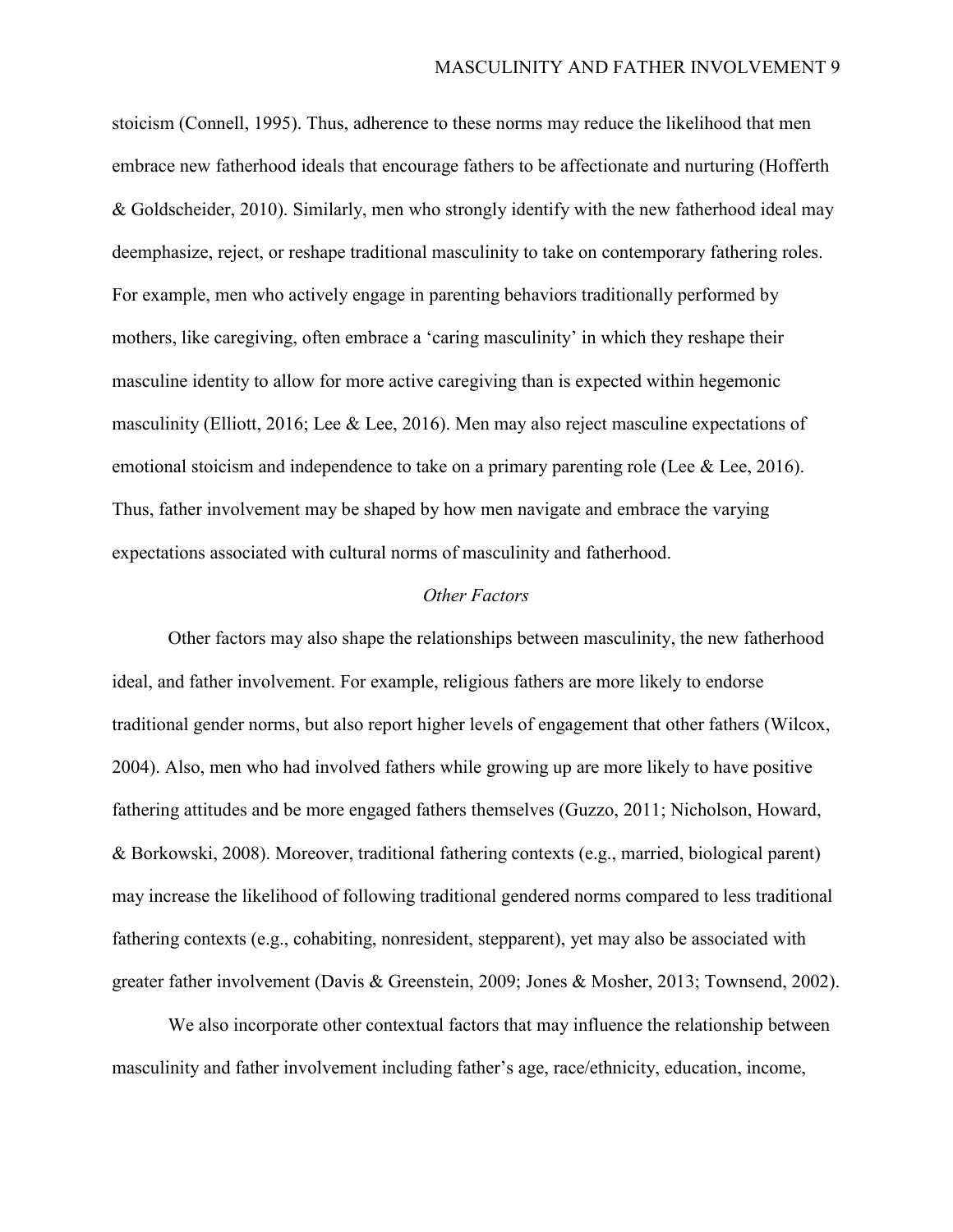hours worked, family size, involvement prior to the birth of a child, native status, child's age and gender, and neighborhood and regional variations (Jones & Mosher, 2013; Vogel et al. 2011).

### *The Current Study*

Although many American fathers have embraced the new fatherhood ideal (Bianchi et al., 2006), substantial variability in father involvement remains (Pleck, 2012). This may be partially rooted in the fact that fathers feel compelled to engage in traditional fatherhood (Aumann et al., 2011). These issues raise important questions about why certain fathers are actively engaged in children's lives while other fathers are not. It may be that adherence to masculine norms and the new fatherhood ideal are key factors associated with active paternal engagement. However, few studies have explored these relationships. Addressing this gap, three hypotheses guide this study:

- (1) Adherence to masculine norms is negatively associated with adherence to the new fatherhood ideal.
- (2) Greater adherence to masculine norms is associated with less frequent father involvement.
- (3) Fathers who adhere to masculine norms are less involved with their children because they are less likely to embrace the new fatherhood ideal.

### DATA AND METHODS

#### *Data*

Our study utilized the Survey of Contemporary Fatherhood (SCF), a survey investigating factors predictive of father involvement. SCF is a national sample of 2,297 fathers, social fathers, stepfathers, and father figures in the U.S., collected by an interdisciplinary team of investigators from several universities in 2015. To be included in SCF, respondents had to be: (1) at least 18 years old, (2) a biological (residential or non-residential) father, residential stepfather, or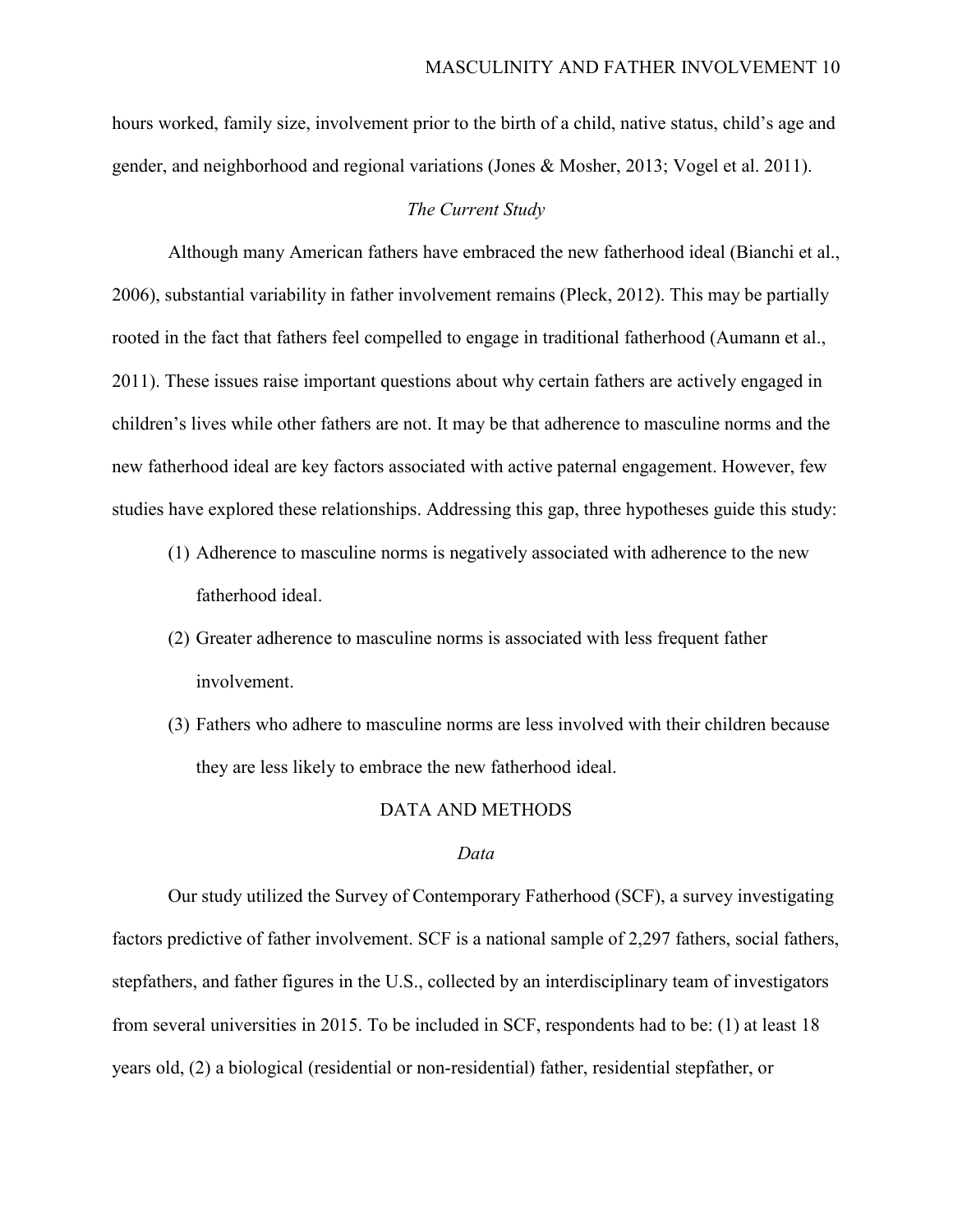residential father figure (defined as living with a non-biological, non-adopted child in a home with the child's biological or adoptive mother, but not in a marital relationship), (3) have English language proficiency, and (4) the ability to access the survey via the internet. Fathers responded to questions about a focal child between the ages of 2 and 18, defined as the youngest biological child, adopted child, stepchild, foster child, or child for which they are a father or father figure.

SCF is a quota sample, which was used to capture various paternal roles (biological parent, stepparent, etc.) and because quota samples often produce similar results to random samples (Weinberg, Freese, & McElhattan, 2014). Potential respondents were part of a Qualtrics opt-in online panel. Panelists are recruited through online and off-line advertising, and must complete a registration form to be eligible for the panel. Panelists are restricted in the number of surveys they may complete in a year, must regularly update their information to remain in the panel, and are monitored on sociodemographic questions to ensure consistency across responses. Qualtrics provides access to approximately 100,000 panelists, who are randomly selected and proportioned for surveys according to the general population. For the SCF, once individuals were randomly selected, they were contacted about their potential eligibility for the survey and provided a link to a screening site where final eligibility regarding race/ethnicity, paternal role, and geographic residence was determined. Those who met eligibility requirements were then able to complete the survey.

Several data quality checks were used in SCF, including attention filters (i.e., "trap questions"), identification of careless respondents, safeguards against multiple submissions, and survey length minimums. These strategies were employed in accordance with the best practices in online data collection guidelines set forth by the American Association for Public Opinion Research (AAPOR) (Baker et al., 2010). Multiple demographic characteristics were also used in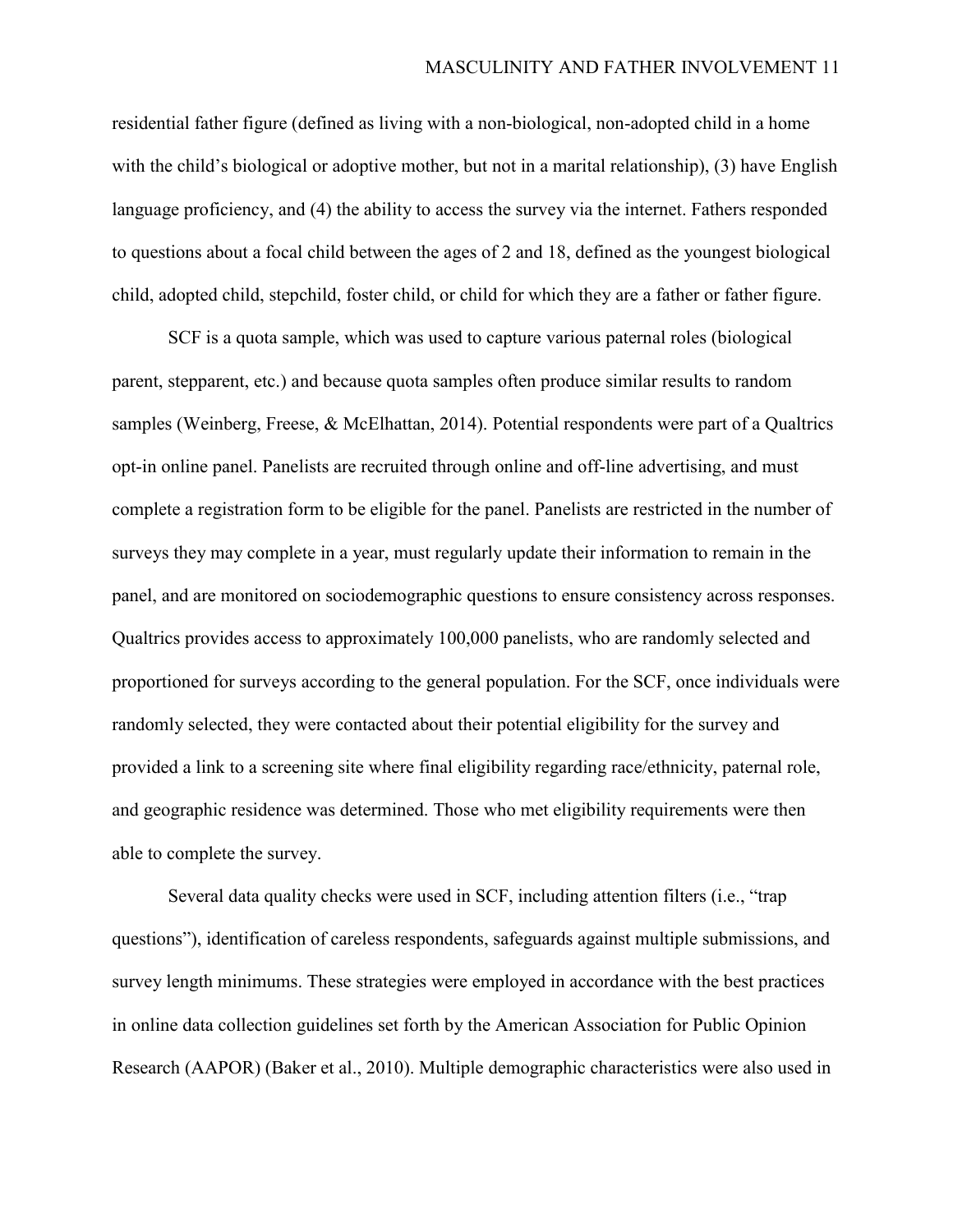the sampling scheme and screening process to reduce the possibility of biased results (Smith et al., 2016; Terhanian et al., 2016). Finally, post-collection data quality checks were performed with a particular focus on parent age, child age, and other open-ended questions. These post-hoc data quality checks removed approximately 4% of respondents from the sample.

Thus, of the 2,244 fathers from the SCF that have valid data, this study focuses on 2,194 fathers who identify as the biological, adoptive, or stepfather for the focal child (50 fathers who report being a foster or "other" father were excluded from this study).

Prior research has shown that online opt-in panels are relatively representative of individuals with regular access to the internet (Tourangeau, Conrad, & Cooper, 2013). Yet, one concern with online panels is that they may exclude or underrepresent marginalized groups. While it is unclear what the overall Qualtrics panel looks like, the 2012 Current Population Survey found that slightly more than 80% of adult Americans had regular access to the internet, and racial gaps in internet usage have closed considerably since 2012, although gaps due to income, education, and rural vs. urban communities persist (Pew Research Center, 2016).

In general, the demographic estimates from the full SCF sample appear similar to those from other national datasets. For example, fathers in the SCF appear similar with respect to race/ethnicity, education, and income to fathers in nationally representative data recently collected by Pew Research (Survey of American Parents). Likewise, fathers in the SCF are similar to fathers from the National Survey of Family Growth on resident status (Shafer et al., In Press). Despite these similarities, nonresident fathers, low-SES fathers, and racial/ethnic minorities are underrepresented in the SCF. Thus, consistent with other studies using quota sampling, results from this study are not nationally representative (Yang & Banamah, 2014).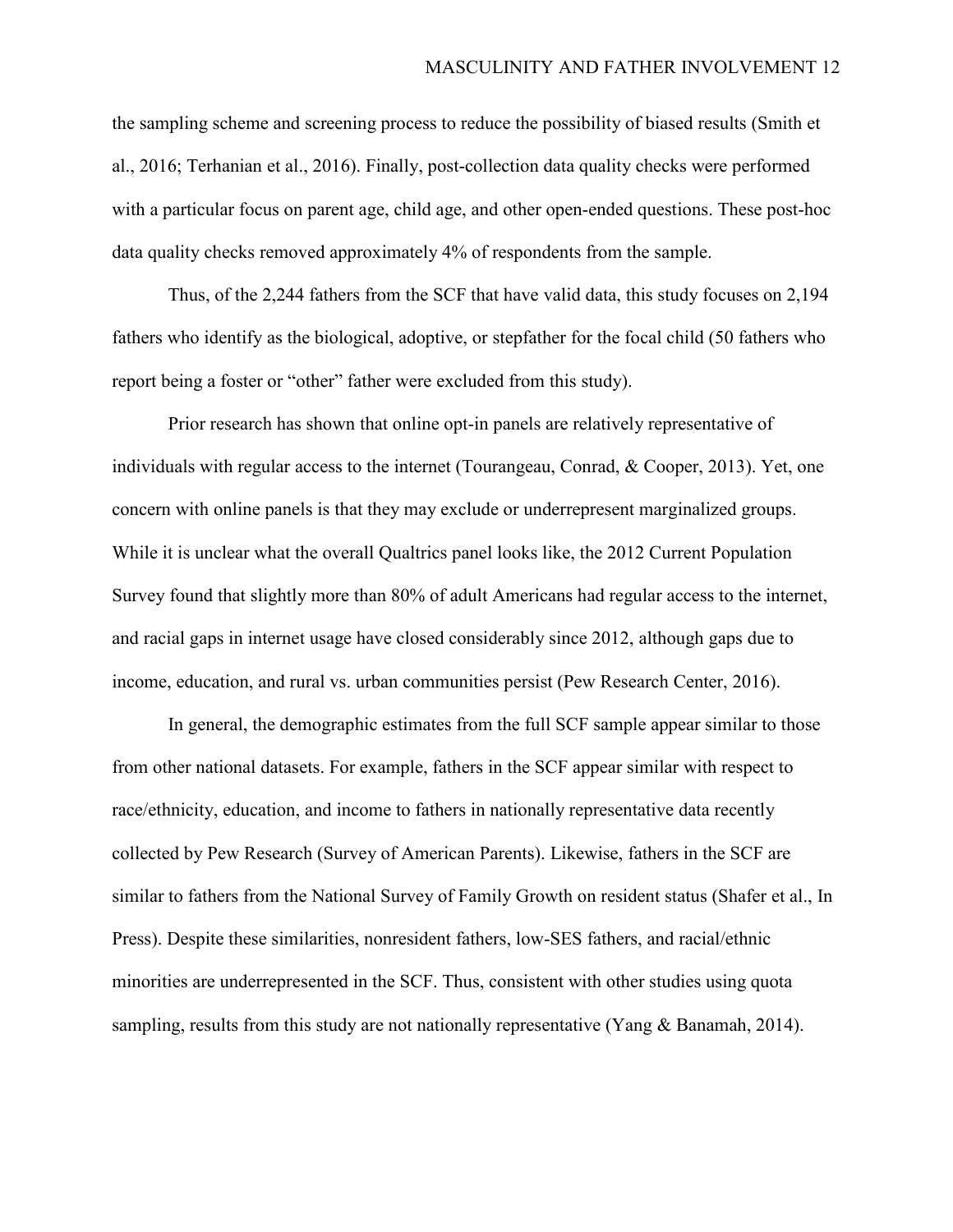Regardless, the quality of measures used and large national sample still provide useful insight into the potential association between masculinity and father involvement.

### *Dependent Variables*

SCF was designed with developmentally appropriate measures of father involvement, acknowledging that fathers do not parent similarly across a child's life course. Thus, different questions were asked about children aged 2-8 and 9-18, and separate measures were constructed by child age. SCF includes measures from datasets commonly used in research on fatherhood and parenting. Because standard measures of father involvement are lacking, exploratory and confirmatory factor analyses (EFA and CFA, respectively) were used on all measures. Following recommendations by Kline (2013), we first randomly split the 2-8 and 9-18 year old subsamples in half, and ran EFA on one half of the data and CFA on the other. We ran the EFA first, keeping all variables that had factor loadings of .40 or greater on factors with Eigenvalues greater than one. Using these results, we then ran CFA models, which showed good fit and indicated that all measures loaded at .60 or greater. These analyses are available upon request.

*Instrumental Engagement*. We incorporate three measures of instrumental engagement. First, separate indicators of *engagement* for fathers of younger and older children are used. For fathers with younger children, engagement was measured with items used in the Early Childhood Longitudinal Survey-Birth Cohort (ECLS-B) indicating how often (1 = *never* to 6 = *more than once a day*) fathers interact with their child in 14 activities such as playing, singing songs, and taking on errands ( $\alpha$  = .89). For fathers with children ages 9-18, engagement was measured with items from the NICHD Study of Early Child Care and Youth Development (SECCYD) that indicate how often (1 = *not at all* to 5 = *everyday*) fathers engage in six activities such as eating evening meals with child and discussing family activities ( $\alpha$  = .91). Responses are summed and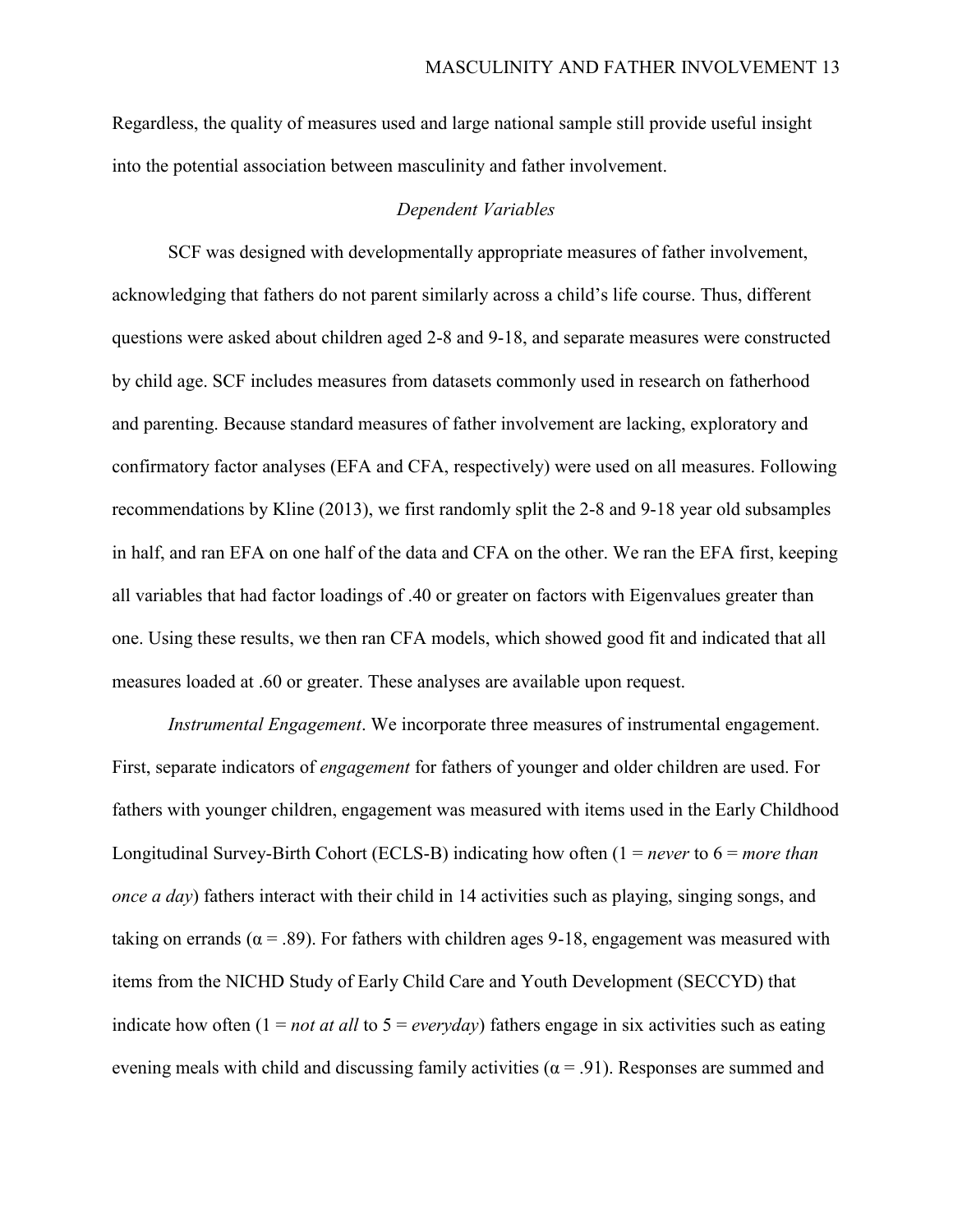the means are used as the indicators. Second, *monitoring* was based on measures from the SECCYD and is only available for fathers of older children. It indicates how much fathers know about (1 = *not at all* to 4 = *everything*) nine items such as who child spends their time with and how child spends their money. Responses are summed ( $\alpha$  = .90) and the mean is used as the indicator. Third, *harsh discipline* is indicated by items from the Parent-Child Conflict Tactics Scale (Straus et al., 1998). Items from this scale were asked to fathers of younger and older children, and separate indicators were constructed based on the CFA models. For fathers with children ages 2-8, harsh discipline indicates how likely (1 = *not likely* to 4 = *very likely*) fathers would (a) spank, (b) hit child back, and (c) make fun of child if child were to get angry at father  $(\alpha = .70)$ . For fathers of children ages 9-18, harsh discipline indicates how frequently (1 = *never* to  $4 = always$ ) fathers (a) criticize, (b) shout or yell, (c) threaten with physical harm, (d) grab, push, hit, or shove, (e) strike or hit with hands or an object, and (f) insult or swear at child ( $\alpha$  = .90). Responses were summed and the means are used as the indicators.

*Expressive Engagement.* We incorporate two measures of expressive engagement. First, separate indicators of *warmth* are used. For fathers of younger children, warmth is indicated by eight items from the ECLS-B such as the use of affectionate nicknames and hugging and kissing child (α = .87). Items were assessed on a 1 (*not at all like me*) to 5 (*exactly like me*) scale. For fathers of children ages 9-18, items came from the SECCYD and indicate how often (1 = *never*  to 4 = *always*) fathers engage in nine behaviors such as letting their child know they care about them and acting loving and affectionate toward their child ( $\alpha$  = .91). Responses were summed and the means are used as the indicators. Second, *emotional support* is only available for fathers of older children, and indicates fathers' agreement (1 = *strongly disagree* to 5 = *strongly agree*) to a series of six statements such as whether the child turns to father when upset and whether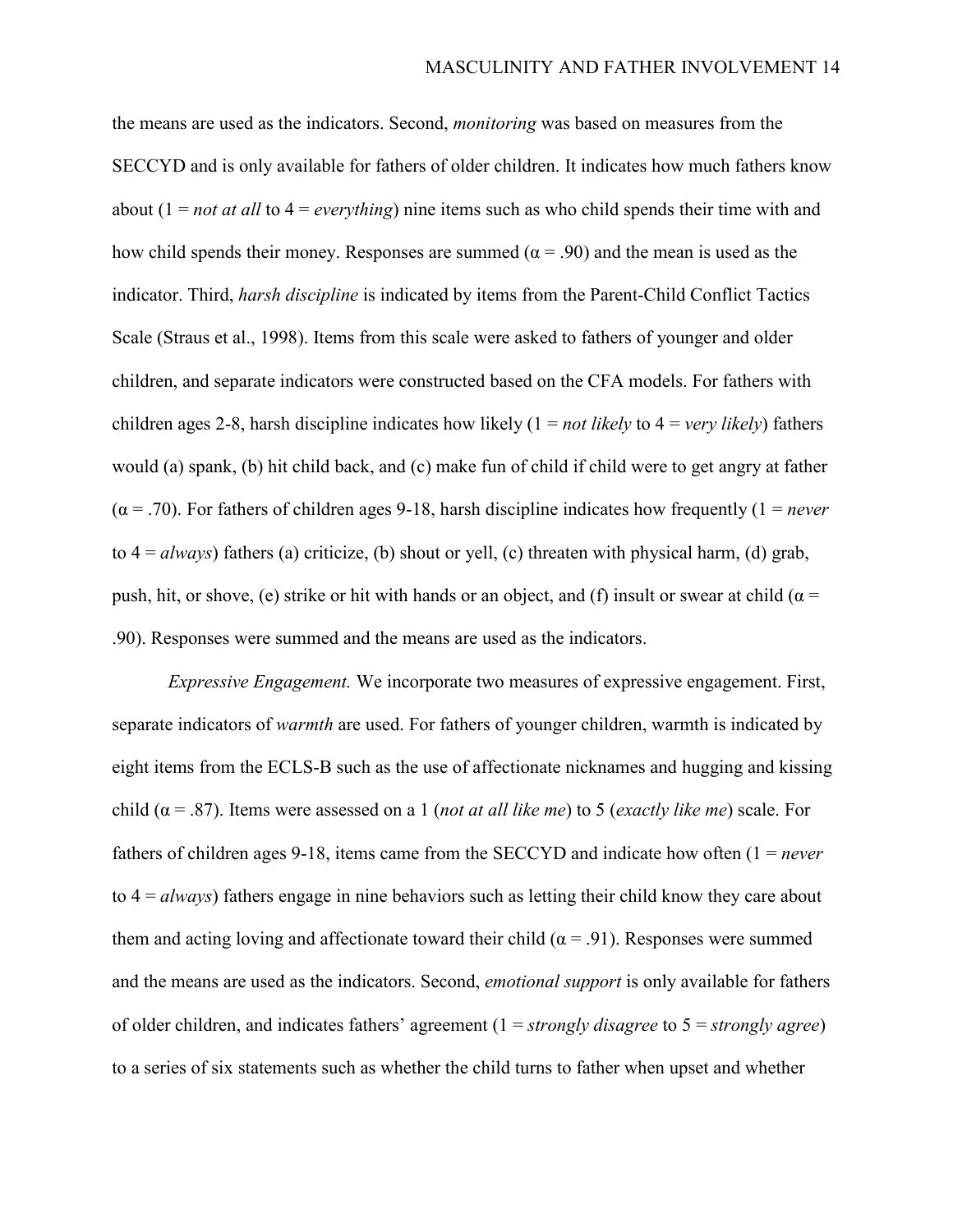child seeks father out when something bad happens ( $\alpha$  = .85). These questions were based on items from the SECCYD and the National Survey of Family Growth. Responses are summed and the mean is used as the indicator.

## *Masculine Norms*

Adherence to masculine norms was measured with the Conformity to Masculine Norms Inventory (CMNI; Mahalik et al., 2003). We used a short version of the CMNI that consisted of 22 items, which has been shown to be strongly correlated with the full CMNI (Burns & Mahalik, 2008; Hamilton & Mahalik, 2009). The CMNI addresses various masculine norms such as emotional control, risk-taking, self-reliance, power over women, and homophobia. Each item in the CMNI is measured on a 0 (strongly disagree) to 3 (strongly agree) scale. Items were summed, and higher scores indicated greater adherence to masculine norms ( $\alpha = .71$ ).

### *New Fatherhood Ideal*

We assess fathers' adherence to the *new fatherhood ideal* through responses to seven items (1 = *strongly disagree* to 5 = *strongly agree*): (a) it is essential for the child's well-being that fathers spend time interacting and playing with their children, (b) it is difficult for men to express warm and tender affectionate feelings toward children (reverse coded), (c) a father should be as heavily involved in the care of his child as the mother, (d) fathers play a central role in the child's personality development, (e) fathers are able to enjoy children more when they are older (reverse coded), (f) the way a parent treats a child in the first 4 years has important lifelong effects, (g) if it keeps him from getting ahead in his job, a father is too involved with his children (reverse coded), and (h) in general, fathers and mothers are equally good at meeting their children's needs. Responses are summed ( $\alpha = .70$ ) and the mean is used as the indicator.

*Control Variables*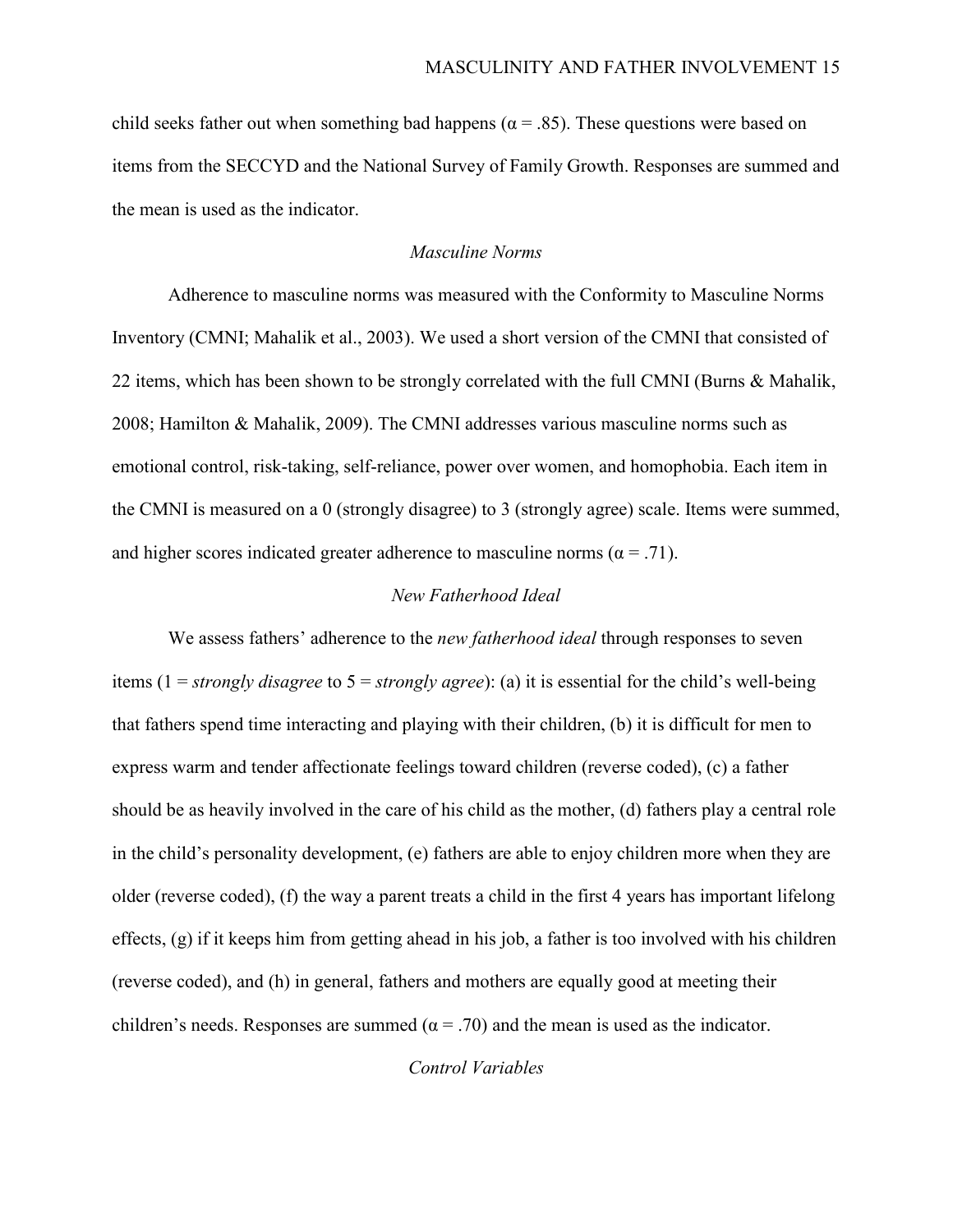A number of variables were also included as controls. These include father's age, education (1 = *did not complete high school* to 5 = *completed a graduate degree*), race/ethnicity (White, Black, Latino, and other race/ethnicity, with White as the reference category), and income ( $1 = no$  *income* to  $8 = $140,000$  *or more*). Father's hours worked was classified as (a) unemployed, (b) works part-time (less than 35 hours a week), (c) works full-time (35-50 hours a week, used as reference category), or (d) works more than full-time (more than 50 hours a week). Father's religiosity is indicated by responses to 11 items from the Centrality of Religiosity Scale, which assesses involvement in religious behaviors and experiences (Huber & Huber, 2012). Family structure is indicated by a set of mutually exclusive variables that assess fathers' resident status and relationship to the birth mother: (a) father is married to the birth mother (used as reference category), (b) father cohabits with birth mother, (c) father resides with child and is married to, or cohabiting with, someone other than the birth mother, (d) single father, and (e) nonresident father. Controls are also included to indicate whether the father is a stepfather (biological/adoptive father is the reference category), number of other children, child's age, child's sex (1 = *male*), whether father was born in the U.S., whether the father resides in an (a) urban (used as reference category), (b) rural, or (c) suburban area, and whether the father resides in the (a) northeast, (b) midwest (used as reference category), (c) south, or (d) west. Six items from the Nurturant Fathering Scale (Finley & Schwartz, 2004) are used to indicate fathers' perceptions of their relationships with their own father (whether their father supported them, was someone they could confide in, etc.) Responses are summed ( $\alpha$  = .95) and the mean is used as the indicator. Finally, fathers were asked about their involvement  $(1 = \nu \varepsilon s)$  in 10 activities during their child's prenatal and early postnatal periods such as attending an ultrasound and being present in the delivery room. Responses are summed ( $\alpha = .93$ ) to indicate prenatal involvement.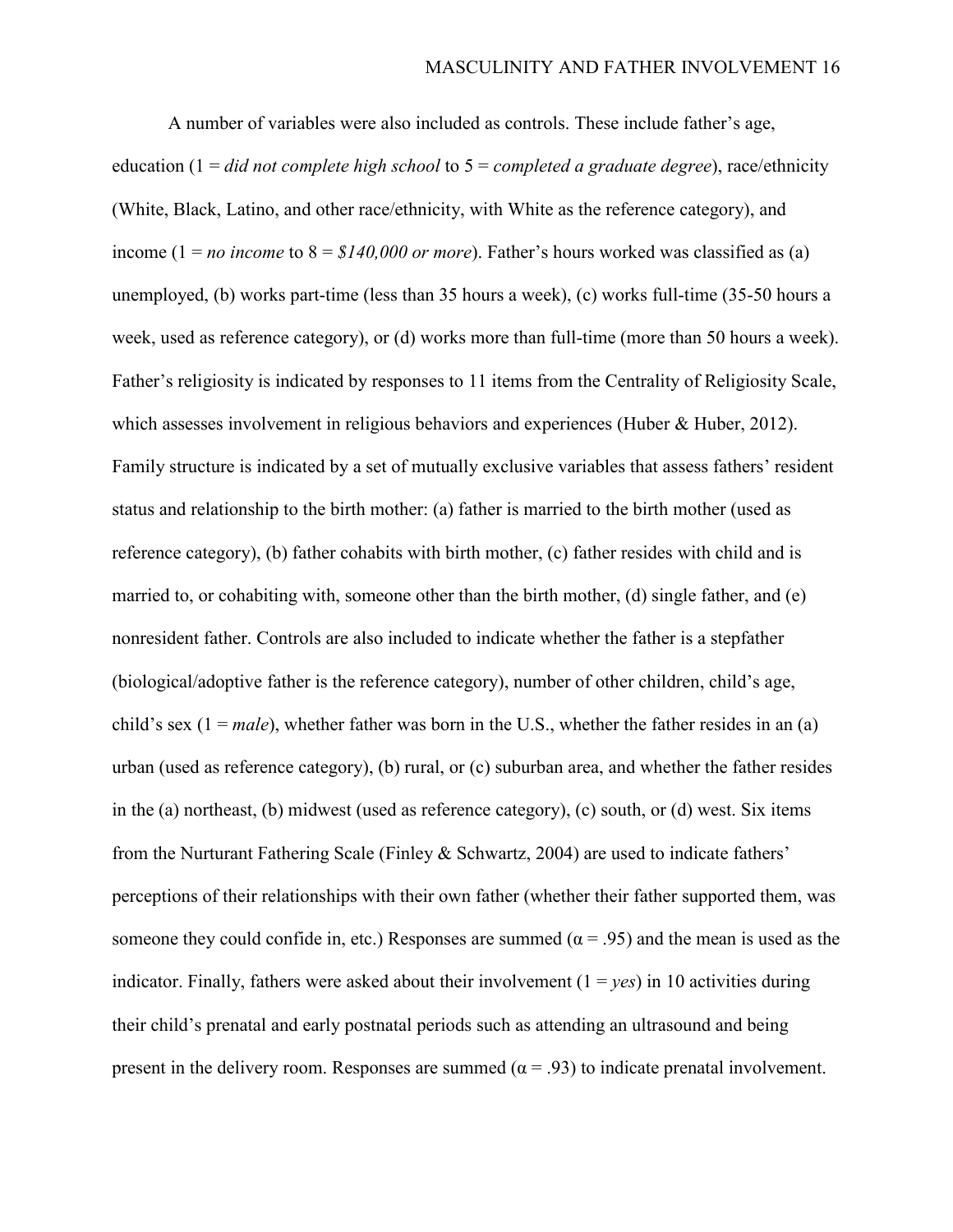# *Analytic Strategy*

A series of regression models was used to test the hypotheses. We first used ordinary least squares (OLS) regression to assess whether adherence to masculine norms is associated with adherence to the new fatherhood ideal. We then used OLS models to assess whether adherence to masculine norms is associated with each indicator of father involvement, and then added the new fatherhood ideal variable in a separate model to assess whether this mediates the relationship between masculinity and father involvement. Standardized coefficients are presented to illustrate relative effect sizes among the predictor variables. Formal tests of mediation were also conducted using the bootstrapping method. Analyses were run using 5,000 bootstrap samples for each dependent variable, and significant mediating effects were determined using 95% bias-corrected confidence intervals (Preacher & Hayes, 2008).

Although missing data is not a major concern (less than 3% of cases include missing data), multiple imputation is used to preserve sample size (combined results from ten imputed models are used). Results are consistent in supplementary models using listwise deletion.

#### RESULTS

Summary statistics are presented in Table 1. Overall, fathers in this sample appear to be relatively involved. For example, fathers of younger children engaged with them several times a week ( $M = 4.18$ ). Fathers of older children engaged with their child between once and several times a week ( $M = 3.45$ ), and knew "a lot" about their child's activities ( $M = 3.29$ ). Fathers of younger ( $M = 2.37$ ) and older children ( $M = 1.34$ ) only sometimes engaged in harsh discipline. Fathers of younger children stated that warm behaviors toward their child are "very much like me" ( $M = 4.04$ ), and fathers of older children acted warm towards their child between often and always, on average ( $M = 3.31$ ). Finally, fathers of older children also generally agreed that their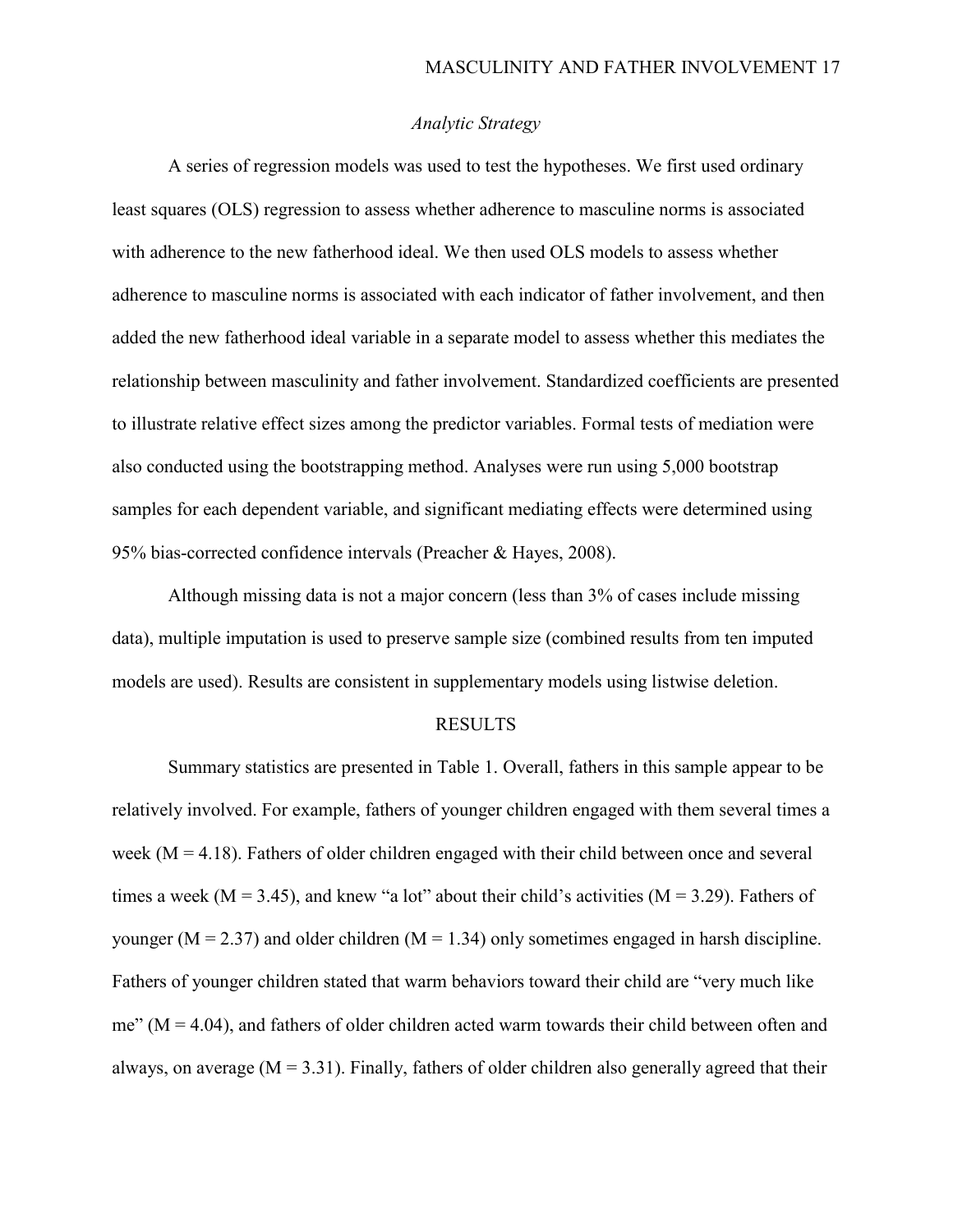child turns to them for emotional support  $(M = 3.90)$ . Surprisingly, fathers in the SCF did not appear to strongly conform to masculine norms; on average, fathers disagreed with statements measuring conformity to masculine norms  $(M = 27.95)$ . In contrast, fathers in the SCF, on average, generally agreed with statements linked to the new fatherhood ideal  $(M = 4.08)$ .

---------- Insert Table 1 About Here ----------

Results from regression models predicting fathers' adherence to the new fatherhood ideal are presented in Table 2. As expected, masculinity was negatively associated with adherence to the new fatherhood ideal ( $\beta$  = -0.39,  $p < .001$ ). That is, close adherence to masculine norms reduced the likelihood that fathers endorse statements regarding the importance of fathers, and father involvement specifically, in children's lives. Masculinity was also the strongest predictor of adherence to the new fatherhood ideal in the model, with a standardized coefficient over twice as large as the second strongest predictor (prenatal involvement).

---------- Insert Table 2 About Here ----------

Results from models predicting fathers' instrumental engagement with younger children are presented in Table 3. As shown in the odd numbered models, results provided consistent evidence in support of our second hypothesis that masculinity would be negatively associated with father involvement; fathers who more strongly adhered to norms of masculinity were engaged in their children's lives less frequently  $(\beta = -0.11, p < .001)$  and were more likely to engage in harsh discipline ( $\beta = 0.35$ ,  $p < .001$ ) than fathers who less closely adhered to masculine norms. Masculinity was also a relatively strong predictor of instrumental engagement.

---------- Insert Table 3 About Here ----------

Results in the even numbered models of Table 3 include fathers' attitudes regarding the new fatherhood ideal to test the third hypothesis that the relationship between masculinity and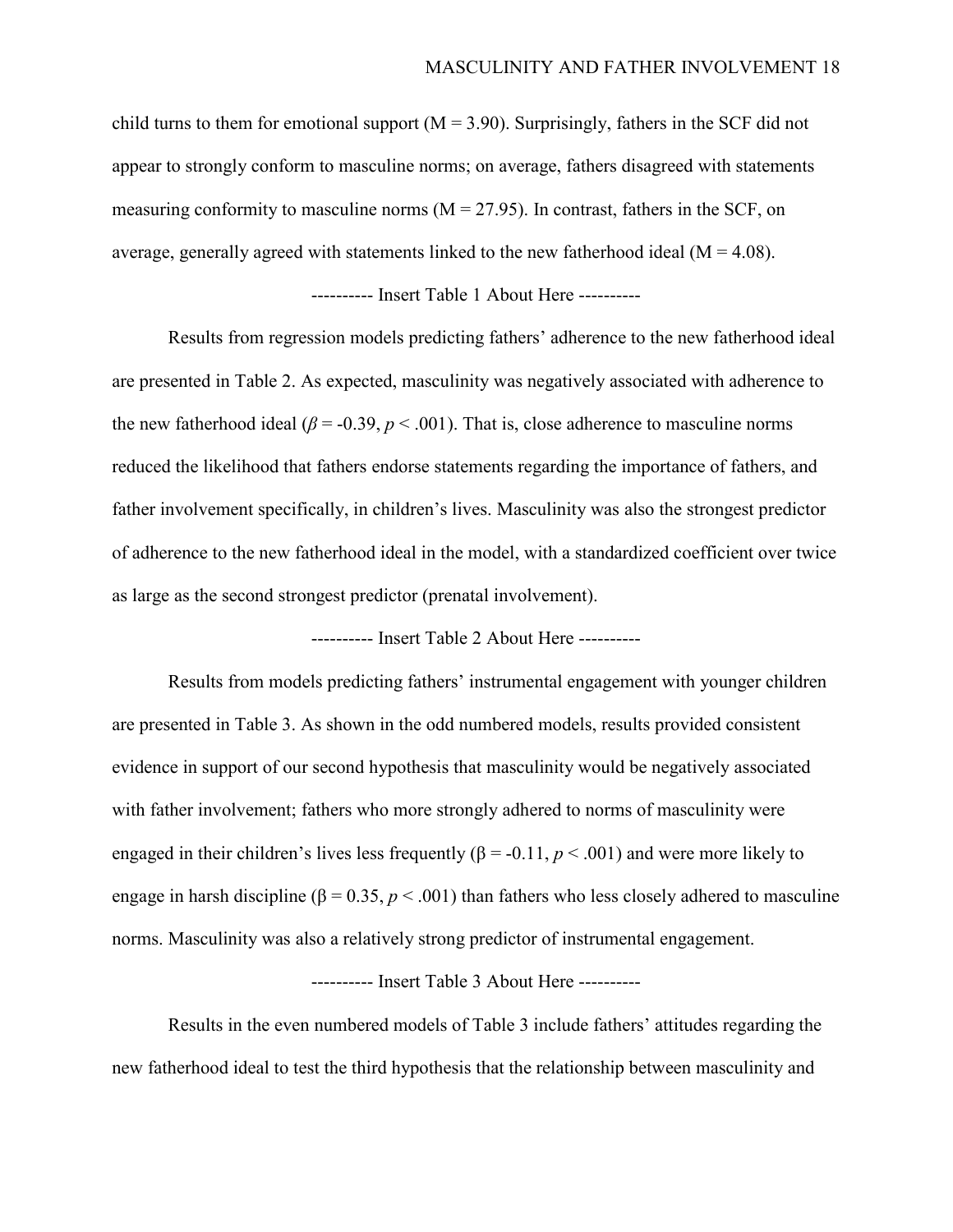father involvement would be mediated by adherence to the new fatherhood ideal, and results provided some support for this hypothesis. First, as shown in Model 2, adherence to the new fatherhood ideal was positively associated with engagement  $(\beta = 0.07, p < .05)$  and masculinity became a weaker predictor of engagement ( $β = -0.07, p < .01$ ). Results from formal mediation tests provided further support for partial mediation, suggesting that adherence to the new fatherhood ideal mediated approximately 21% of the association between masculinity and engagement (results not shown). Similarly, as shown in Model 4, adherence to the new fatherhood ideal reduced the likelihood of engaging in harsh discipline (β = -0.16, *p* < .001), and masculinity became more weakly associated with harsh discipline once this variable is included in the model (β = 0.29,  $p < .001$ ). Results from formal mediation tests suggested that adherence to the new fatherhood ideal mediated approximately 16% of the association between masculinity and harsh discipline for fathers of younger children (results not shown).

Results from regression models predicting fathers' instrumental engagement with older children are presented in Table 4. Similar to results in Table 3, results provided consistent evidence in support of our second hypothesis; fathers who more strongly adhered to norms of masculinity were engaged in their children's lives less frequently  $(\beta = -0.11, p < .001)$ , monitored their children less frequently ( $\beta$  = -0.15,  $p < .001$ ), and were more likely to engage in harsh discipline ( $\beta = 0.36$ ,  $p < .001$ ) than fathers who less closely adhered to norms of masculinity. Masculinity also appeared to be a relatively strong predictor of instrumental engagement.

#### ---------- Insert Table 4 About Here ----------

Results in the even numbered models of Table 4 include fathers' attitudes about the new fatherhood ideal. Results again provided support for the third hypothesis. As shown in Model 2,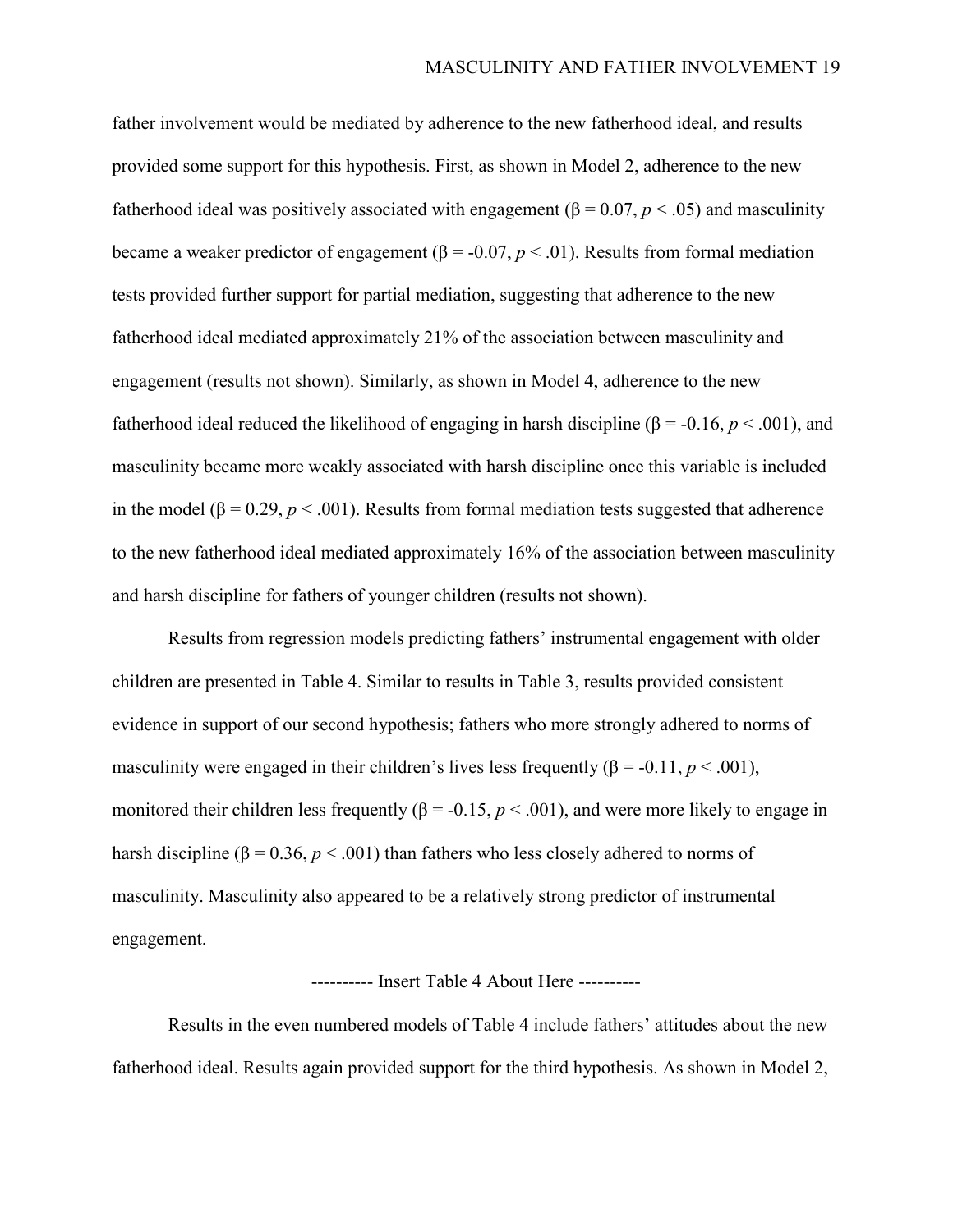adherence to the new fatherhood ideal was positively associated with engagement ( $\beta = 0.28$ ,  $p <$ .001) and masculinity was no longer significantly related to engagement once this variable was included. Results from formal mediation tests suggested that adherence to the new fatherhood ideal mediated approximately 91% of the association between masculinity and engagement (results not shown). Similarly, as shown in Model 4, adherence to the new fatherhood ideal was positively associated with monitoring  $(\beta = 0.33, p < .001)$  and masculinity was no longer significantly related. Results from formal mediation tests suggested that adherence to the new fatherhood ideal mediated approximately 91% of the association between masculinity and monitoring (results not shown). As shown in Model 6, adherence to the new fatherhood ideal also reduced the likelihood of engaging in harsh discipline (β = -0.26, *p* < .001), and masculinity became a weaker predictor of harsh discipline once this variable was included in the model ( $\beta$  = 0.25,  $p < .001$ ). Results from formal mediation tests (not shown) suggested that adherence to the new fatherhood ideal mediated 27% of the association between masculinity and harsh discipline.

Results from regression models predicting fathers' expressive engagement are presented in Table 5. As shown in the odd numbered models, results again provided consistent evidence in support of our second hypothesis; masculinity was negatively associated with warmth toward younger children (β = -0.21, *p* < .001) and older children (β = -0.25, *p* < .001), as well as emotional support toward older children  $(\beta = -0.30, p < .001)$ . Again, masculinity was a relatively strong predictor of expressive engagement, as this was the largest coefficient in each model.

### ---------- Insert Table 5 About Here ----------

Results in the even numbered models of Table 5 include adherence to the new fatherhood ideal, and results again provided support for the third hypothesis. As shown in Model 2,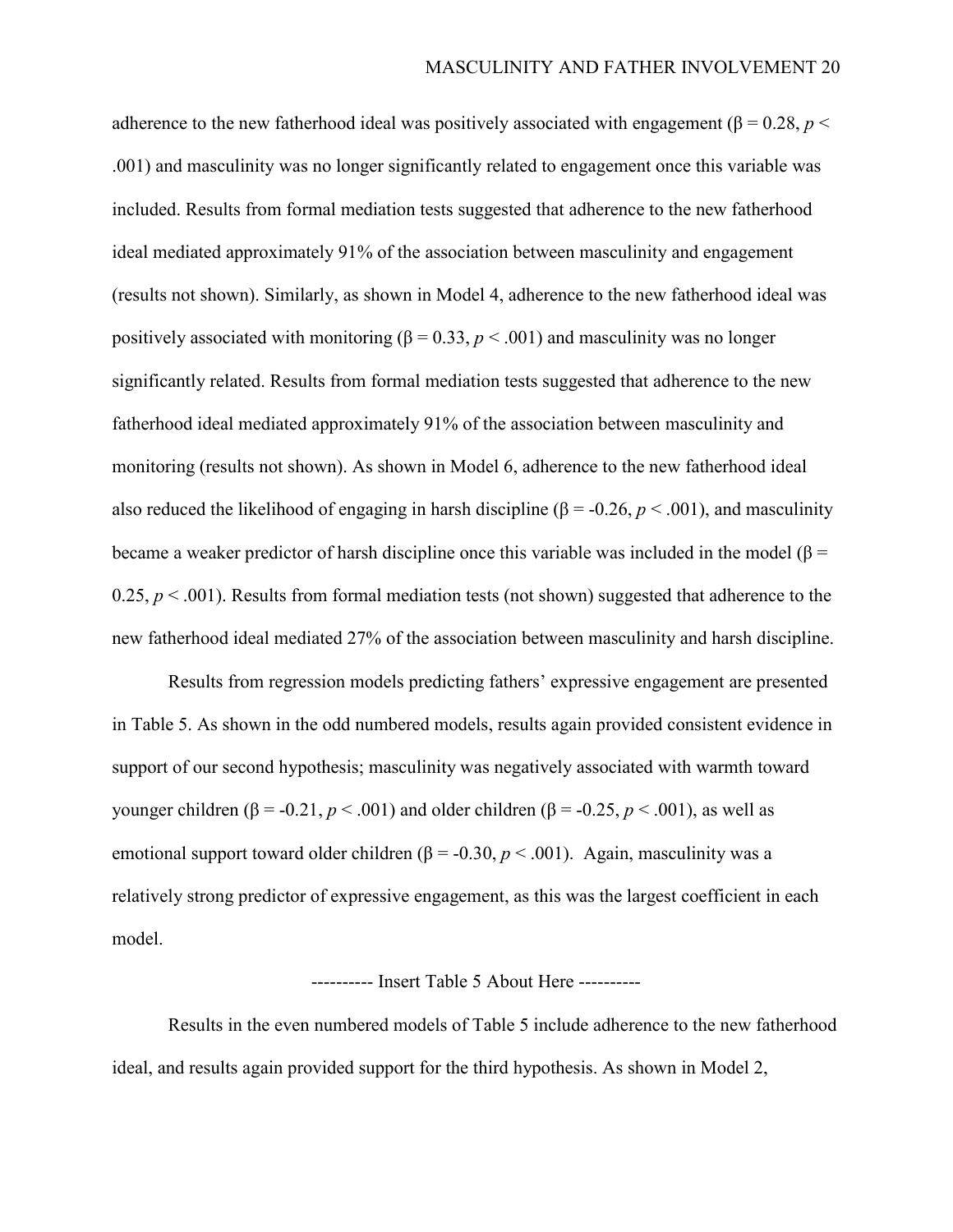adherence to the new fatherhood ideal was positively associated with warmth toward younger children ( $\beta$  = 0.50,  $p$  < .001) and masculinity was no longer significantly related to warmth. Similarly, as shown in Model 4, adherence to the new fatherhood ideal was positively associated with warmth toward older children ( $\beta = 0.49$ ,  $p < .001$ ) and masculinity was no longer significantly related. Results from formal mediation tests provided further support for mediation, suggesting that adherence to the new fatherhood ideal mediated approximately 85% of the associations between masculinity and warmth (results not shown). As shown in Model 6, adherence to the new fatherhood ideal was positively associated with emotional support ( $\beta$  = 0.44,  $p < .001$ ) and the association between masculinity and emotional support weakened once this variable was included ( $β = -0.12, p < 0.001$ ). Results from formal mediation tests suggested that adherence to the new fatherhood ideal mediated approximately 63% of the association between masculinity and emotional support.

### **DISCUSSION**

In recent decades, fathers have been encouraged to be more involved with their children. At the same time, traditional gender norms which emphasize distinctive, separate roles for men and women still persist (Bianchi et al., 2006; Aumann et al., 2011). These conflicting norms may be important for understanding variability in paternal involvement. We addressed this question by examining how adherence to masculine norms is associated with the new fatherhood ideal and a broad range of both instrumental and expressive fathering behaviors. Building on prior studies, we used a more comprehensive measure of adherence to masculine norms than prior studies. As such, we focused on three hypotheses regarding relationships between masculinity, new fatherhood, and father involvement.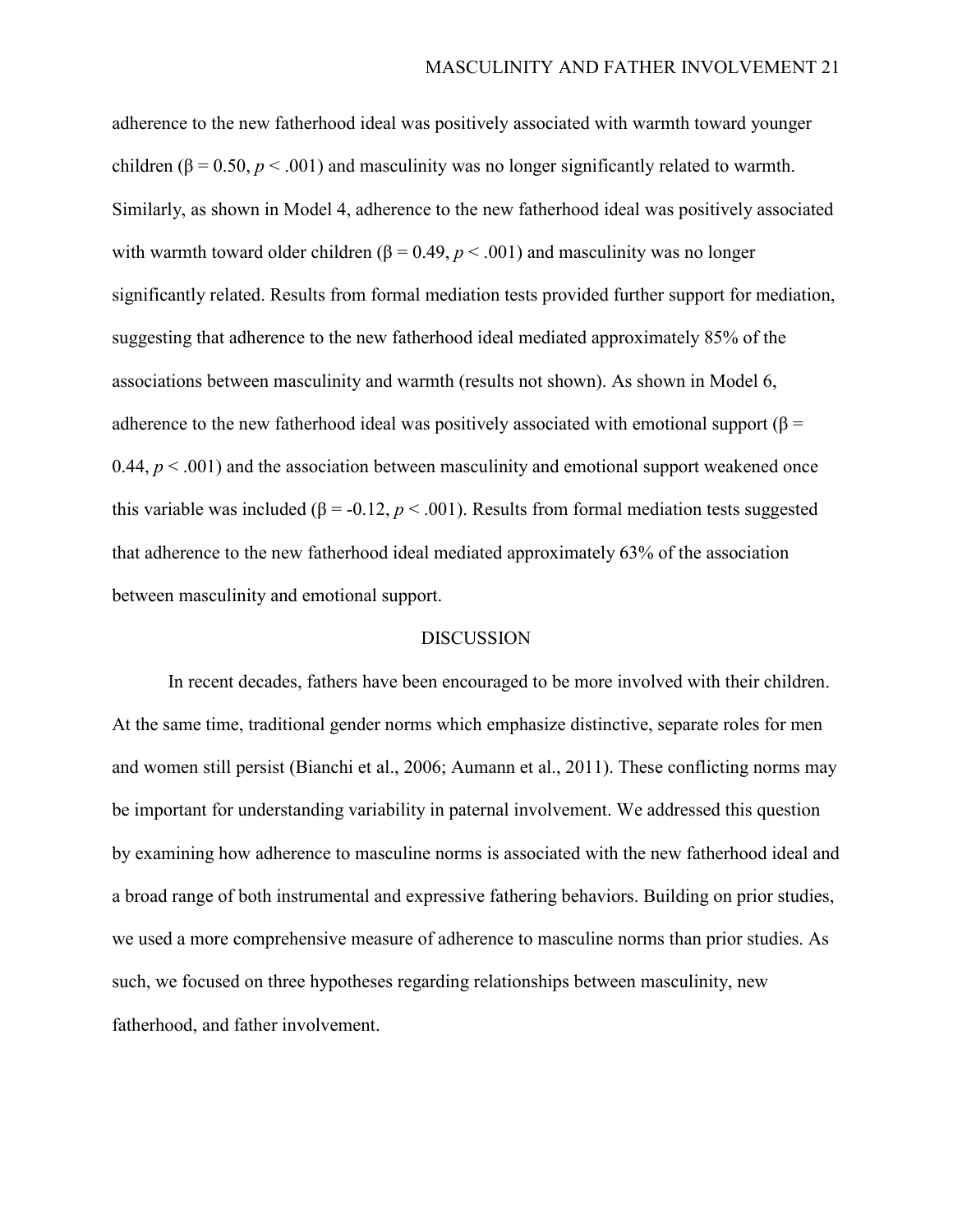## *Masculinity and the New Fatherhood Ideal*

We found support for the first hypothesis by showing a negative association between adherence to masculine norms and endorsement of the new fatherhood ideal. We provide further support for the small body of studies which suggest that dominant masculine norms may be incompatible with the prioritization of nurturing, engaged fatherhood (Connell, 1995; Lee & Lee, 2016; Marsiglio & Roy, 2012; Townsend, 2002). It may be difficult for men to balance the competing norms of contemporary fatherhood with traditional masculinity. As a result, fathers may emphasize the set of roles that is most compatible with the aspect of their identity that is most central (Aumann et al., 2011; Pasley et al., 2014). Men who view their masculine identity as more salient may be less likely to perceive father involvement as significant for their child's development or well-being. In contrast, men who adopt a salient father identity, centered in roles associated with the new fatherhood ideal, may be less likely to adhere to hegemonic masculine norms which may contradict their paternal identity. As such, embracing the new fatherhood ideal may require fathers to reject traditional masculinity in favor of a caring masculinity (Elliott, 2016; Lee & Lee, 2016).

### *Masculinity and Father Involvement*

Expanding on prior research addressing the relationship between gender ideology and fathering, our results supported the second hypothesis by finding that greater adherence to masculine norms is consistently (across aspects of father involvement as well as for involvement with younger and older children), and strongly (relative to other predictors), negatively associated with instrumental and expressive parenting by fathers. Furthermore, masculine norm adherence was associated with a greater likelihood of using harsh discipline. These findings suggest that greater adherence to masculine ideals may lead fathers to emphasize aspects of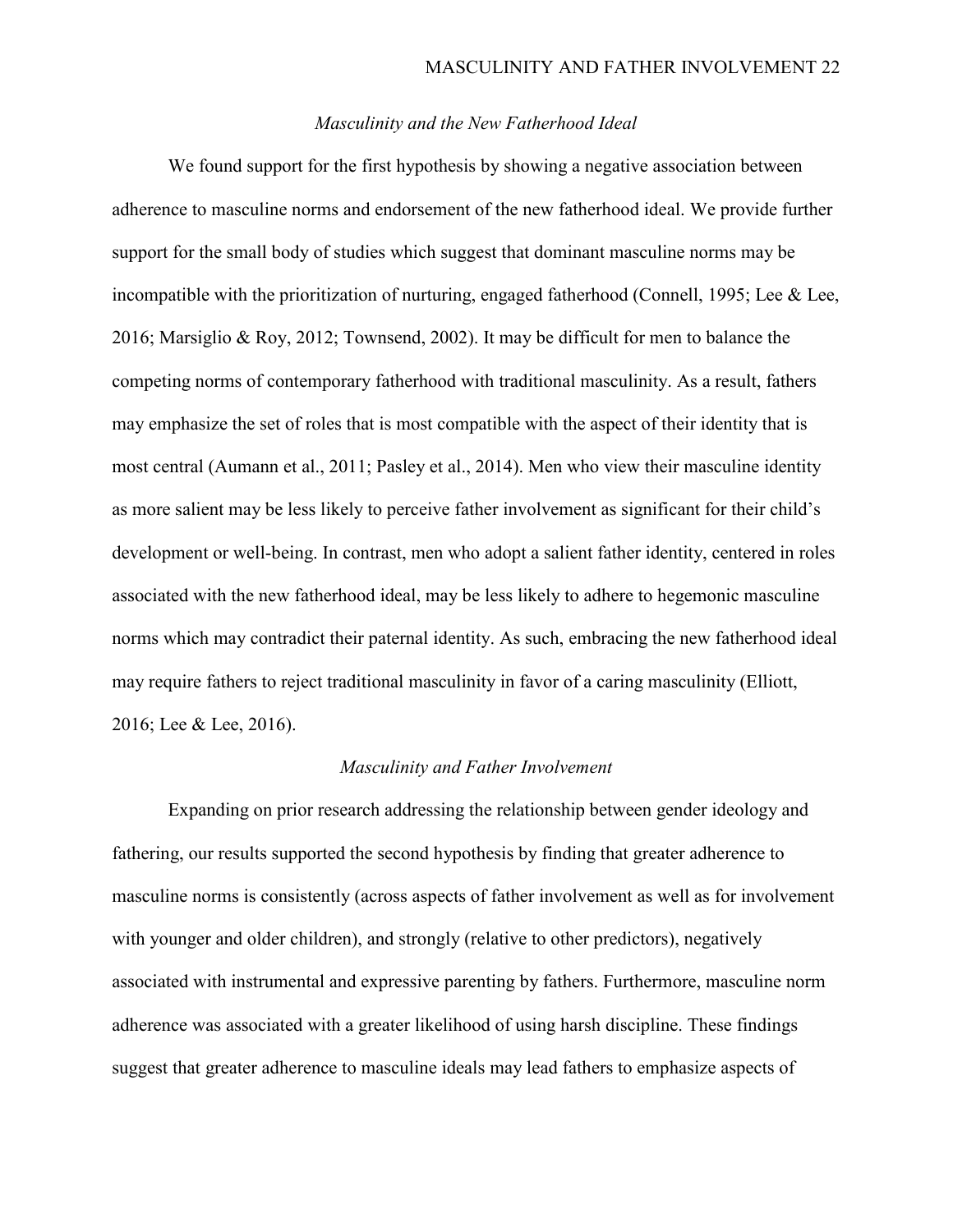parenting that are consistent with these ideals such as providing, independence, and lack of emotional expression (Connell, 1995). Thus, men who adhere to norms of masculinity may be less likely to engage in supportive parenting behaviors, while also having a higher likelihood of engaging in authoritarian (and potentially harmful) parenting practices relative to fathers who less closely adhere to masculine norms (Gaertner et al., 2012; Hofferth & Goldscheider, 2010). Although some research suggests that traditional gender ideology increases paternal involvement in some instrumental parenting tasks (especially those that promote traditional masculine norms such as autonomy), results here are consistent with studies finding that egalitarian fathers are more likely to be involved with their children and engage in more caregiving tasks than more traditional fathers (Bulanda, 2004; Hofferth & Goldscheider, 2010).

As such, results from this study inform father involvement theories in showing that adherence to traditional gender norms are a key predictor of various aspects of father involvement. In particular, gender norms appear to be influential predictors of instrumental (engagement and monitoring) as well as expressive parenting (warmth and emotional support). These results support both the Lamb et al. (1985) and Pleck (2010, 2012) models of father involvement, and extends our knowledge on expressive parenting behaviors in particular. In doing so, this study also demonstrates the need for more research to examine understudied aspects of father involvement such as expressive parenting and responsibility.

### *Masculinity, New Fatherhood, and Involvement*

Finally, we found support for the third hypothesis suggesting that fathers who adhere to norms of masculinity are less involved with their children, at least in part, because they are less likely to embrace the new fatherhood ideal. Because of the contrasting expectations of traditional masculinity and the new fatherhood ideal (Connell, 1995; Gerson, 2010), men may behave in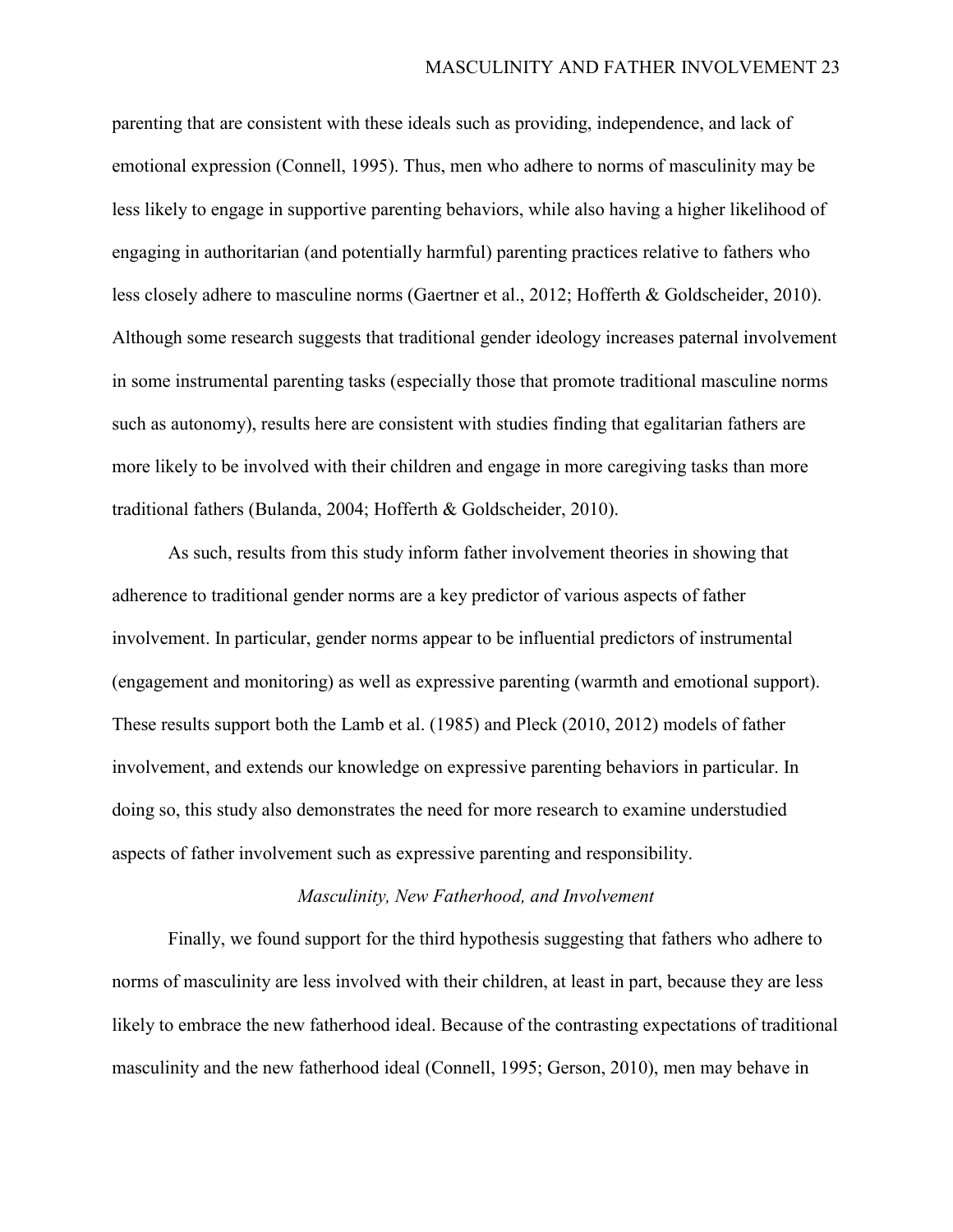ways that match their most salient identity (Pasley et al., 2014; Stryker, 1968). More specifically, our results suggest that men who identify strongly with traditional masculinity may deemphasize the significance of their engagement as fathers, resulting in lower levels of father involvement relative to less masculine men. In contrast, men who see traditional masculinity as a less salient aspect of their identity may be more likely to see fatherhood as a central aspect of their identity, increasing the likelihood that they engage in both instrumental and expressive parenting (and decreasing the likelihood that they use harsh punishments). Thus, results suggest that fathers' identities as men and fathers are interrelated and are associated with the degree to which fathers engage in instrumental and expressive parenting.

Given that hegemonic masculinity persists as the dominant gender norm in the U.S., results from this study suggest that further increasing father involvement may require changing the current gendered structure of society (Connell, 1985; Risman, 2004). Although there is some evidence that some fathers reject masculine norms to develop a caring masculinity that is more consistent with their father identity (Elliott, 2016; Lee & Lee, 2016), and that increased cultural acceptance of the new fatherhood ideal has led to increased father involvement, there may also be consequences associated with rejecting masculinity. For example, most institutions are gendered and reward adherence to hegemonic masculinity in the form of higher wages, reduced discrimination, etc. (Killewald, 2013; Risman, 2004). Understanding these processes more fully will be important in developing strategies to further reduce gender inequality.

#### *Limitations*

These findings should be tempered by the limitations of our study, however. Most notably, the use of cross-sectional data limits the conclusions we can draw in two significant ways. First, we are only able to establish associations between adherence to masculine norms,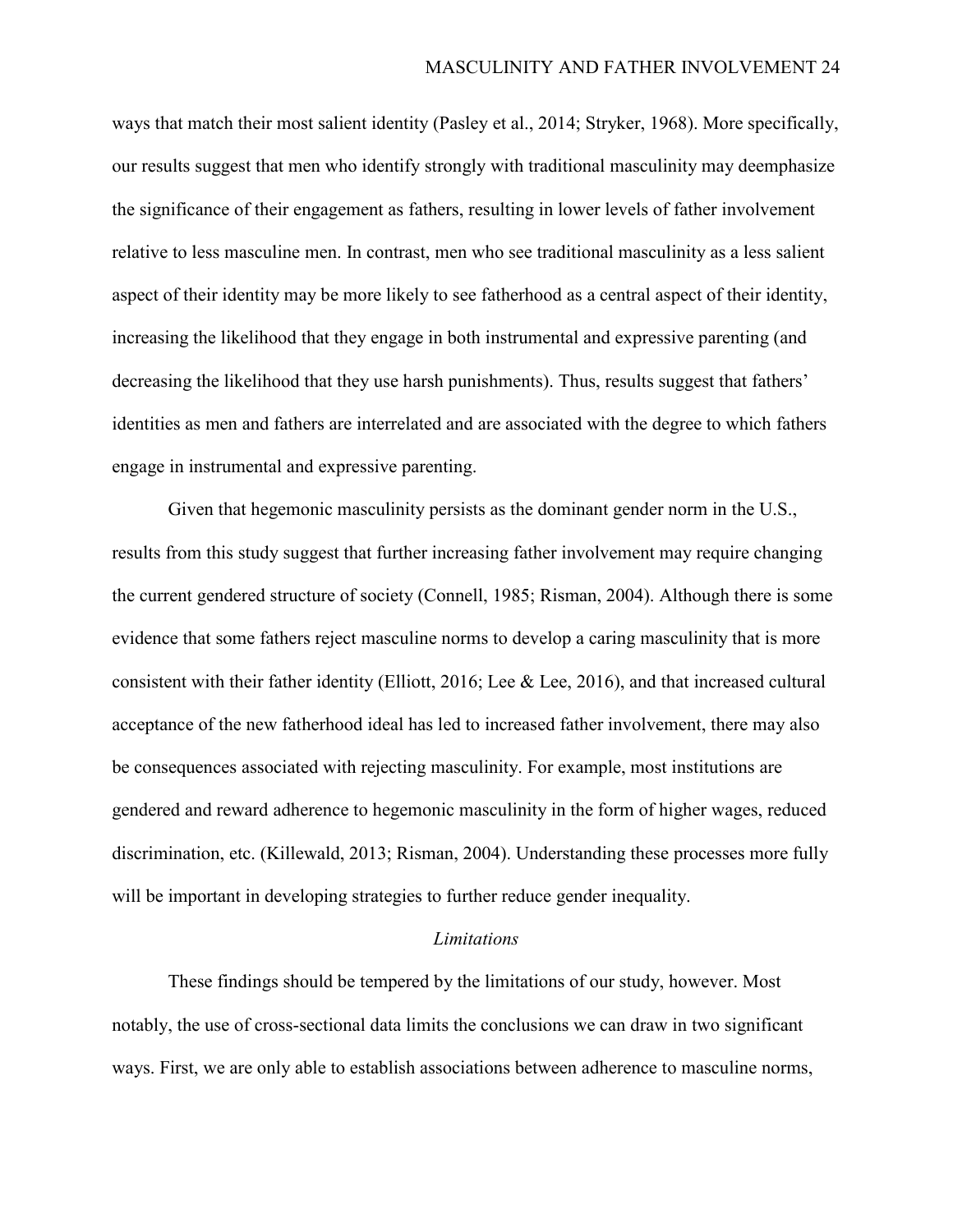the new fatherhood ideal, and father involvement. While gender role norms and father identities likely influence father involvement, fathers may also reshape their identities and perceptions of gender and fatherhood based on interactions with their child (Pasley et al., 2014; Stryker, 1968). Second, the relationship between adherence to masculine norms and adherence to the new fatherhood ideal may be bidirectional. Although men's masculine identities likely form prior to their identities as fathers (given that gender socialization starts from birth and that parenthood is not connected to male identity in the way that it is connected to female identity), it is reasonable to expect that father identities also shape men's conceptions of masculinity. To truly test this relationship, longitudinal data with measures of masculinity before and after fatherhood would be necessary. To our knowledge, however, such data does not exist. Nevertheless, this study contributes to the literature by uncovering the associations between these aspects of identity and father involvement. Future research should utilize longitudinal data to better understand the causal pathways between masculinity, father identities, and father involvement.

This study is also limited in its use of self-reported involvement by fathers. Fathers may provide biased reports of involvement based on their identities such that more masculine fathers may underreport expressive engagement to maintain their masculinity, and fathers who embrace the new fatherhood ideal may over-report their involvement. This also limits our understanding of fathers' emotional support, as the measure used in this study relies on fathers' reports of whether their child comes to them for emotional support. Having children's (or mothers') reports of father involvement and emotional support would help minimize this bias. In addition, future research should consider whether the relationship between masculinity and father involvement may differ among fathers facing various contextual constraints (Vogel et al. 2011). For example, any influence of masculinity may differ for nonresident fathers, especially those who may not be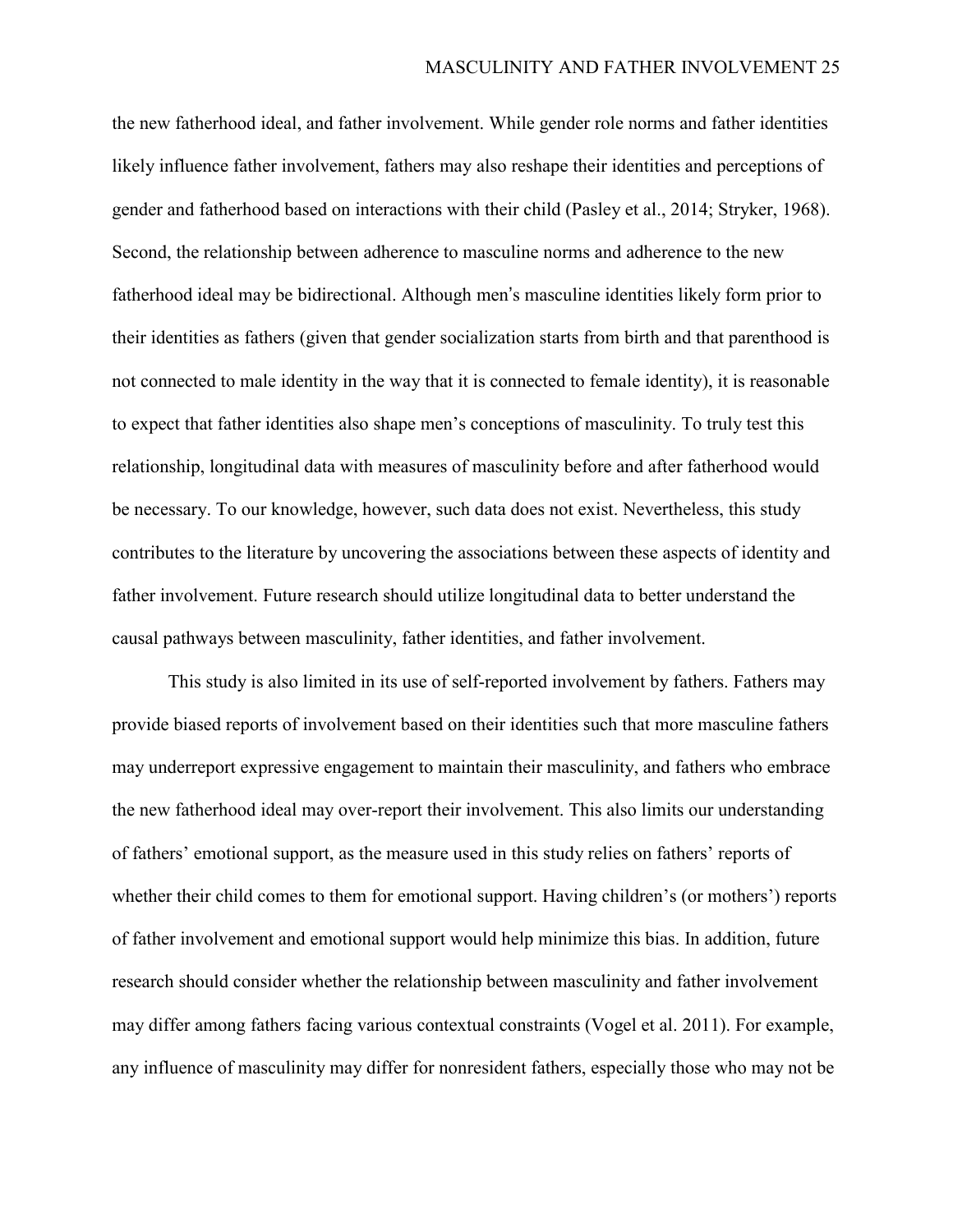fulfilling the provider role. Although supplementary analyses suggest that the relationships between masculinity, the new fatherhood ideal, and father involvement are consistent in models restricted to nonresident fathers, future research should further consider resident status and other contextual effects that may alter these relationships. Finally, these data are not randomized, but come from a quota sample taken from an opt-in panel. These data likely underrepresent disadvantaged fathers, which may suggest that this study provides a conservative estimate of the relationship between masculinity and father involvement as low-SES and racial/ethnic minority fathers are more likely to endorse traditional masculine norms, on average (Vogel et al., 2011). Regardless, we make no claims about the generalizability of our results and encourage future studies to further examine whether and how masculinity may influence fathering.

### *Conclusion*

Despite these limitations, this study utilizes a comprehensive indicator of masculinity to better understand whether and how adherence to masculine norms shapes fathers' behaviors. Results from this study highlight the competing expectations that many fathers struggle balancing (Aumann et al., 2011; Davis & Greenstein, 2009), and suggest that the relative salience of each set of roles may be important in predicting father involvement. That is, fathers whose masculine identity is salient may be less likely to embrace the new fatherhood ideal, and be less involved with their child. In contrast, fathers who do not closely adhere to masculine norms may be more likely to view fatherhood as a salient identity, and be more involved with their child. Thus, gender ideology persists as an influential predictor of parenting behavior given the gendered structure of society (Risman, 2004), and future research should continue to examine the implications of this for fathers, mothers, and children.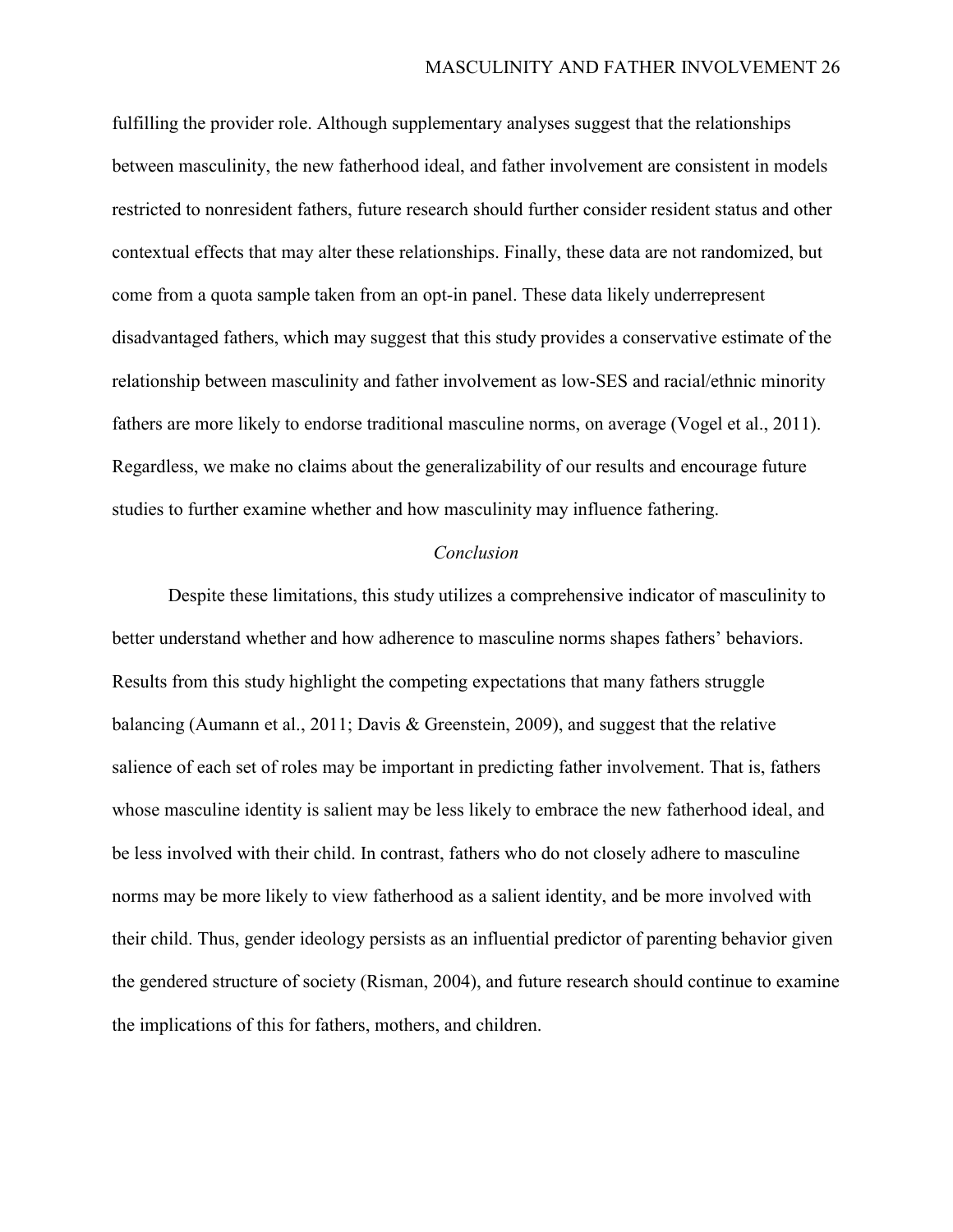#### REFERENCES

- Adamsons, K., & Pasley, K. (2016). Parents' fathering identity standards and later father involvement. *Journal of Family Issues*, *37*(2), 221-244. doi: [10.1177/0192513X13514407.](https://doi.org/10.1177/0192513X13514407)
- Amato, P. R. & Rivera, F. (1999). Paternal involvement and children's behavior problems. *Journal of Marriage and Family, 61,* 375-384. doi: 10.2307/353755.
- Aumann, K., Galinsky, E., & Matos, K. (2011). The new male mystique. New York: Families and Work Institute.
- Auster, C. J., & Ohm, S. C. (2000). Masculinity and femininity in contemporary American society: A reevaluation using the Bem Sex-Role Inventory. *Sex roles*, *43*, 499-528. doi: 10.1023/A:1007119516728.
- Baker, R., Blumberg, S. J., Brick, J. M., Couper, M. P., Courtright, M., Dennis, J. M., ... & Kennedy, C. (2010). AAPOR report on online panels. *The Public Opinion Quarterly*, *74*(4), 711-781.
- Berger, L. M., Carlson, M. J., Bzostek, S. H., & Osborne, C. (2008). Parenting practices of resident fathers: The role of marital and biological ties. *Journal of Marriage and Family*  70:625-639. doi: 10.1111/j.1741-3737.2008.00510.x.
- Bianchi, S. M., Robinson J. P., & Milkie, M. A. (2006). *Changing rhythms of American family life.* New York: Russell Sage Foundation.
- Bolzendahl, C. I. & Myers, D. J. (2004). Feminist attitudes and support for gender equality: Opinion change in women and men, 1974-1998. *Social Forces, 83,* 759-789. doi: [10.1353/sof.2005.0005.](https://doi.org/10.1353/sof.2005.0005)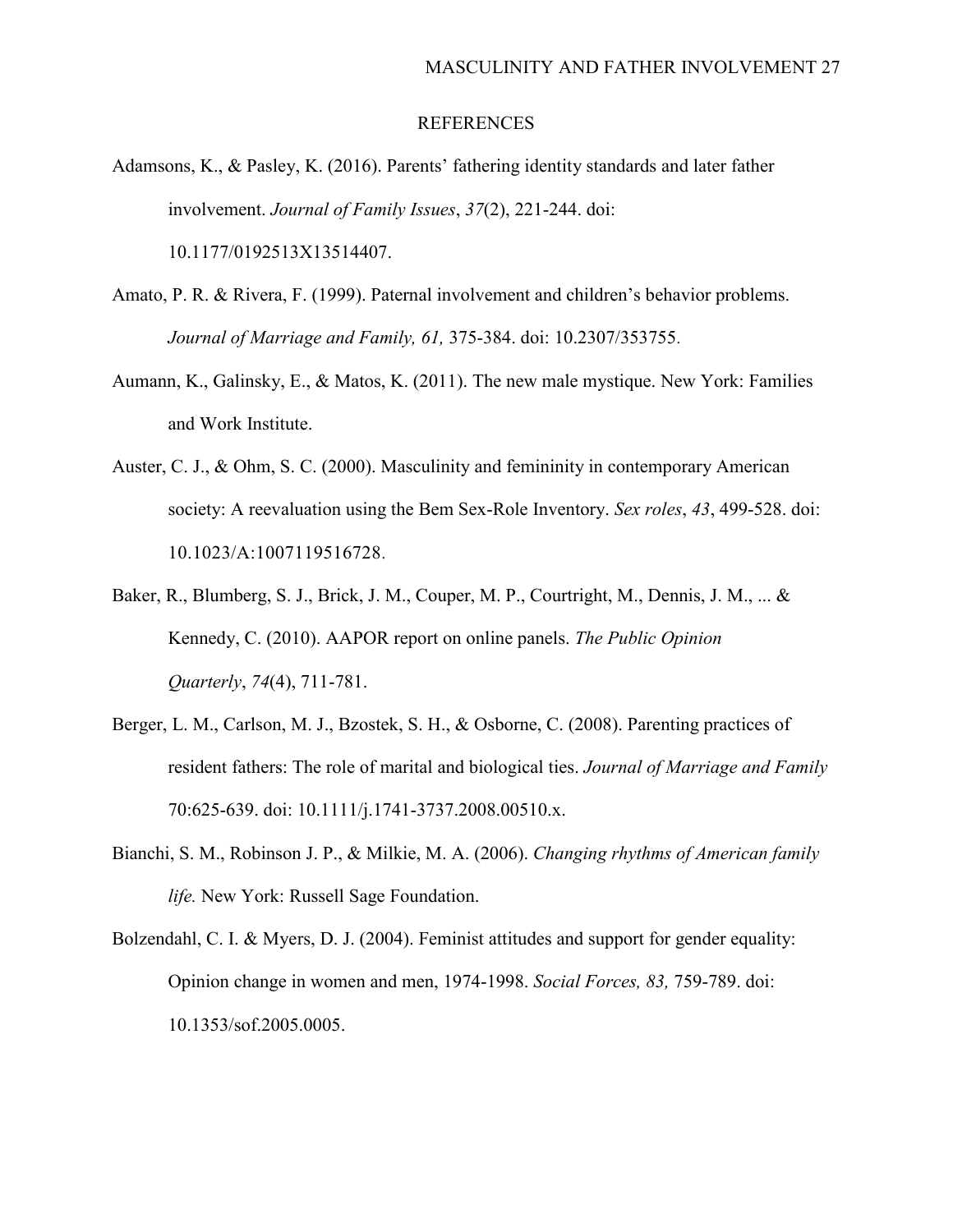- Bulanda, R. E. (2004). Paternal involvement with children: The influence of gender ideologies. *Journal of Marriage and Family, 66,* 40-45. doi: 10.1111/j.0022-2455.2004.00003.x.
- Burns, S. M. & Mahalik, J. R. (2008). Treatment type and emotional control as predictors of men's self-assessed physical well-being following treatment for prostate cancer. *Psychology of Men & Masculinity, 9,* 55-66. doi: 10.1037/1524-9220.9.2.55.

Connell, R.W. (1995). *Masculinities*. Berkeley: University of California Press.

- Courtenay, W. H. (2000). Constructions of masculinity and their influence on men's well-being: A theory of gender and health. *Social Science & Medicine*, *50*(10), 1385-1401. doi: [10.1016/S0277-9536\(99\)00390-1.](https://doi.org/10.1016/S0277-9536(99)00390-1)
- Daly, K. J. (1996). Spending time with the kids: Meanings of family time for fathers. *Family Relations, 45,* 466-476. doi: 10.2307/585177.
- Davis, S. N. & Greenstein, T. N. (2009). Gender ideology: Components, predictors, and consequences. *Annual Review of Sociology, 35,* 87-105. doi: [10.1146/annurev-soc-](https://doi.org/10.1146/annurev-soc-070308-115920)[070308-115920.](https://doi.org/10.1146/annurev-soc-070308-115920)
- DeMaris, A., Mahoney, A., & Pargament, K. I. (2011). Doing the scut work of infant care: Does religiousness encourage father involvement? *Journal of Marriage and Family, 73,* 354- 368. doi: [10.1111/j.1741-3737.2010.00811.x.](https://dx.doi.org/10.1111%2Fj.1741-3737.2010.00811.x)
- Edin, K., & Nelson, T. J. (2013). *Doing the best I can: Fatherhood in the inner city*. University of California Press.
- Elliott, K. (2016). Caring masculinities: Theorizing an emerging concept. *Men and Masculinities*, *19*, 240-259. doi: [10.1177/1097184X15576203.](https://doi.org/10.1177/1097184X15576203)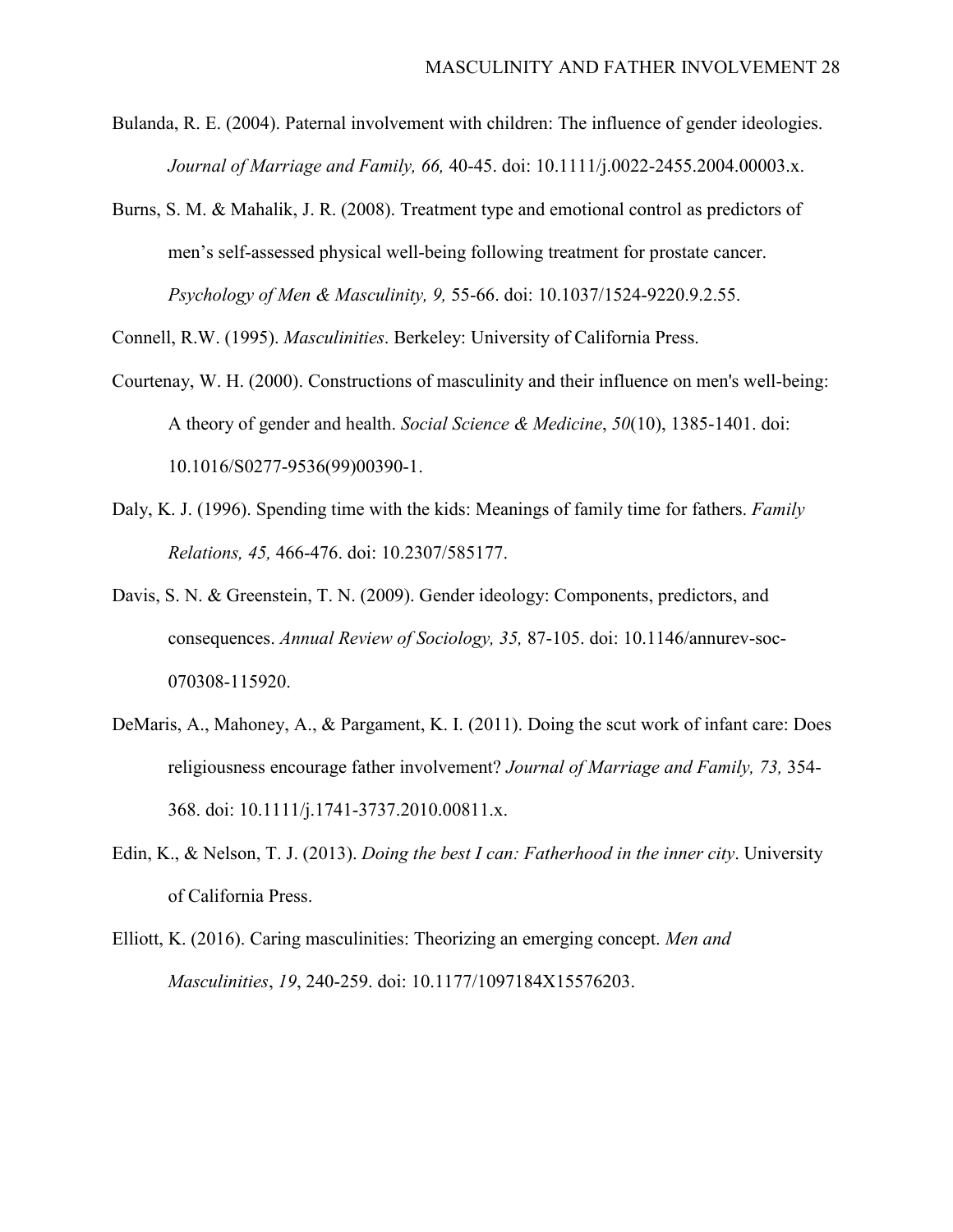- Finley, G. E., & Schwartz, S. J. (2004). The father involvement and nurturant fathering scales: Retrospective measures for adolescent and adult children. *Educational and Psychological Measurement*, *64*(1), 143-164. doi: [10.1177/0013164403258453.](https://doi.org/10.1177/0013164403258453)
- Gaertner, B. M., Spinrad, T. L., Eisenberg, N., & Greving, K. A. (2012). Parental childrearing attitudes as correlates of father involvement during infancy. *Journal of Marriage and Family, 69,* 962-976. doi: [10.1111/j.1741-3737.2007.00424](https://dx.doi.org/10.1111%2Fj.1741-3737.2007.00424).
- Galinsky, E., Aumann, K., & Bond, J. T. (2011). *Times are changing: Gender and generation at work and at home*. New York: Families and Work Institute. Retrieved 2015, from www.familiesandwork.org/site/research/reports/Times\_Are\_Changing.pdf.
- Gerson, K. (2010). *The unfinished revolution: How a new generation is reshaping work, family, and gender in America.* New York: Oxford University Press.
- Goldberg, J. S. (2015). Identity and involvement among resident and nonresident fathers. *Journal of Family Issues, 36,* 852-879. doi: [10.1177/0192513X13500963.](https://doi.org/10.1177/0192513X13500963)
- Guzzo, K.B. (2011). New father's experiences with their own fathers and attitudes toward fathering. *Fathering, 9,* 268-290. doi: [10.3149/fth.0903.268.](https://doi.org/10.3149/fth.0903.268)
- Hamilton, C. J. & Mahalik, J. R. (2009). Minority stress, masculinity, and social norms predicting gay men's health risk behaviors. *Journal of Counseling Psychology, 56,* 132- 141. doi: [10.1037/a0014440.](http://psycnet.apa.org/doi/10.1037/a0014440)
- Hearn, J. & Whitehead, A. (2006). Collateral damage: Men's 'domestic'violence to women seen through men's relations with men. *Probation journal*, *53*(1), 38-56. doi: [10.1177/0264550506060864.](https://doi.org/10.1177/0264550506060864)
- Hofferth, S. L. & Goldscheider, F. (2010). Does change in young men's employment influence fathering? *Family Relations*, *59*(4), 479-493. doi: [10.1111/j.1741-3729.2010.00617.x.](https://doi.org/10.1111/j.1741-3729.2010.00617.x)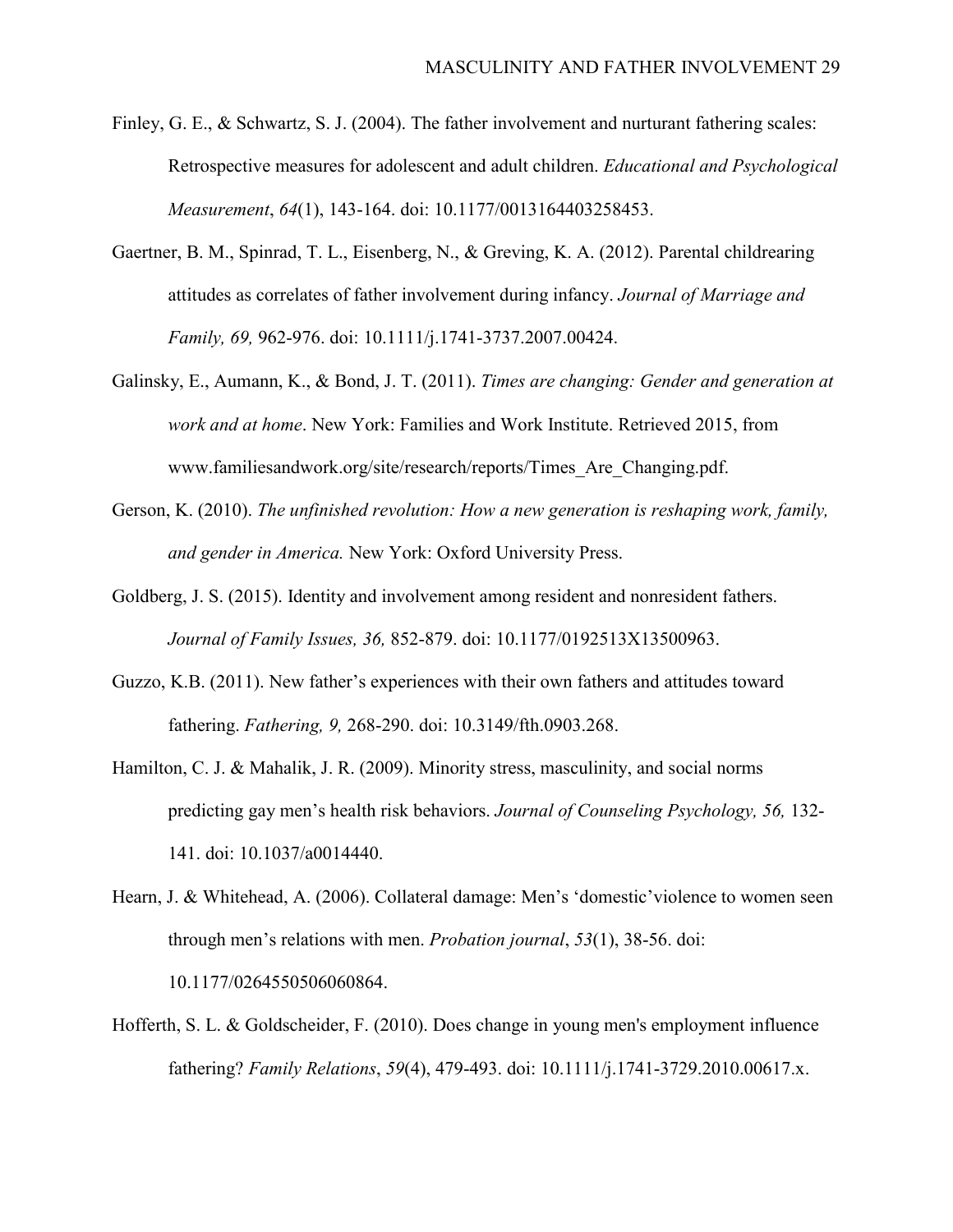- Hofferth, S. L., Pleck, J. H., Goldscheider, F., Curtin, S., & Hrapczynski, K. (2013). Family structure and men's motivation for parenthood in the United States. In N. J. Cabrera and C. S. Tamis-Lemonda (Eds.), Handbook of father involvement: Multidisciplinary perspectives,  $2<sup>nd</sup>$  edition (57-80). New York: Routledge.
- Huber, S. & Huber, O. W. (2012). The Centrality of Religiosity Scale (CRS). *Religions, 3,* 710- 724. doi: 10.3390/rel3030710.
- Jones, J., & Mosher, W. D. (2013). *Fathers' involvement with their children: United States, 2006-2010*. US Department of Health and Human Services, Centers for Disease Control and Prevention, National Center for Health Statistics.
- Killewald, A. (2013). A reconsideration of the fatherhood premium: Marriage, coresidence, biology, and fathers' wages. *American Sociological Review, 78,* 96-116. doi: [10.1177/0003122412469204.](https://doi.org/10.1177/0003122412469204)
- Klein, R. B. (2013). Exploratory and confirmatory factor analysis. In Y. Petscher & C. Schatschneider (Eds.), *Applied quantitative analysis in the social sciences* (pp. 171-207). New York: Routledge.
- Lamb, M. E. (2010). How do fathers influence children's development? Let me count the ways. In M. E. Lamb (Ed.). *The Role of the Father in Child Development,*  $5<sup>th</sup>$  *edition* (pp. 1-26)*.* Hoboken, NJ: Wiley.
- Lamb, M. E., Pleck, J. H., Charnov, E. L., & Levine, J. A. (1985). Paternal behavior in humans. *American Zoologist*, 883-894. doi: [10.1093/icb/25.3.883.](https://doi.org/10.1093/icb/25.3.883)
- Lee, J. Y., & Lee, S. J. (2016). Caring is masculine: Stay-at-home fathers and masculine identity. *Psychology of Men & Masculinity.* doi: 10.1037/men0000079.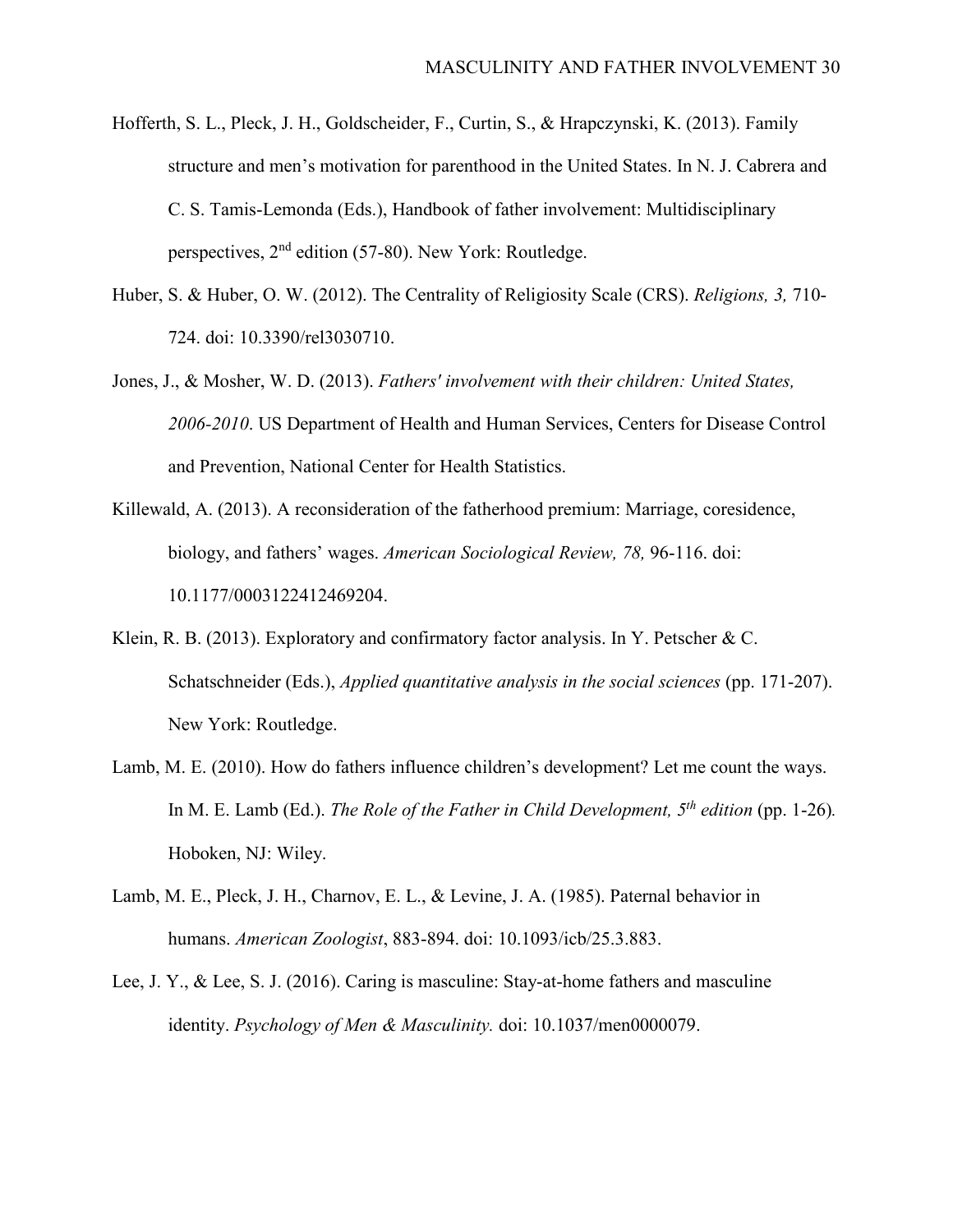- Levant, R. F., Hirsch, L. S., Celentano, E., & Cozza, T. M. (1992). The male role: An investigation of contemporary norms. *Journal of Mental Health Counseling*.
- Mahalik, J. R., Locke, B. D., Ludlow, L. H., Diemer, M. A., Scott, R. P. J., Gottfried, M., & Freitas, G. (2003). Development of the Conformity to Masculine Norms Inventory. *Psychology of Men & Masculinity, 4,* 3-25. doi: 10.1037/1524-9220.4.1.3.
- Marsiglio, W. (1991). Paternal engagement activities with minor children. *Journal of Marriage and Family, 53,* 973-986. doi: 10.2307/353001.
- Marsiglio, W. (2004). When stepfathers claim stepchildren: A conceptual analysis. *Journal of Marriage and Family, 66,* 22-39. doi: 10.1111/j.1741-3737.2004.00002.x.
- Marsiglio, W. & Roy, K. (2012). *Nurturing dads: Social initiatives for contemporary fatherhood*. New York: Russell Sage Foundation.
- Maurer, T. W., Pleck, J. H., & Rane, T. R. (2003). Methodological considerations in measuring paternal identity. *Fathering*, *1*(2), 117. doi: [10.3149/fth.0102.117.](http://psycnet.apa.org/doi/10.3149/fth.0102.117)
- McGill, B. S. (2014). Navigating new norms of involved fatherhood: Employment, fathering attitudes, and father involvement. *Journal of Family Issues*, *35*(8), 1089-1106. doi: [10.1177/0192513X14522247.](https://doi.org/10.1177/0192513X14522247)
- Miller, T. (2011). Falling back into gender? Men's narratives and practices around first-time fatherhood. *Sociology, 45,* 1094-1109. doi: [10.1177/0038038511419180.](https://doi.org/10.1177/0038038511419180)
- NICHD Early Child Care Research Network. (2001). Nonmaternal care and family factors in early development: An overview of the NICHD Study of Early Child Care. *Journal of Applied Developmental Psychology*, *22*(5), 457-492. doi: [10.1016/S0193-3973\(01\)00092-](https://doi.org/10.1016/S0193-3973(01)00092-2) [2.](https://doi.org/10.1016/S0193-3973(01)00092-2)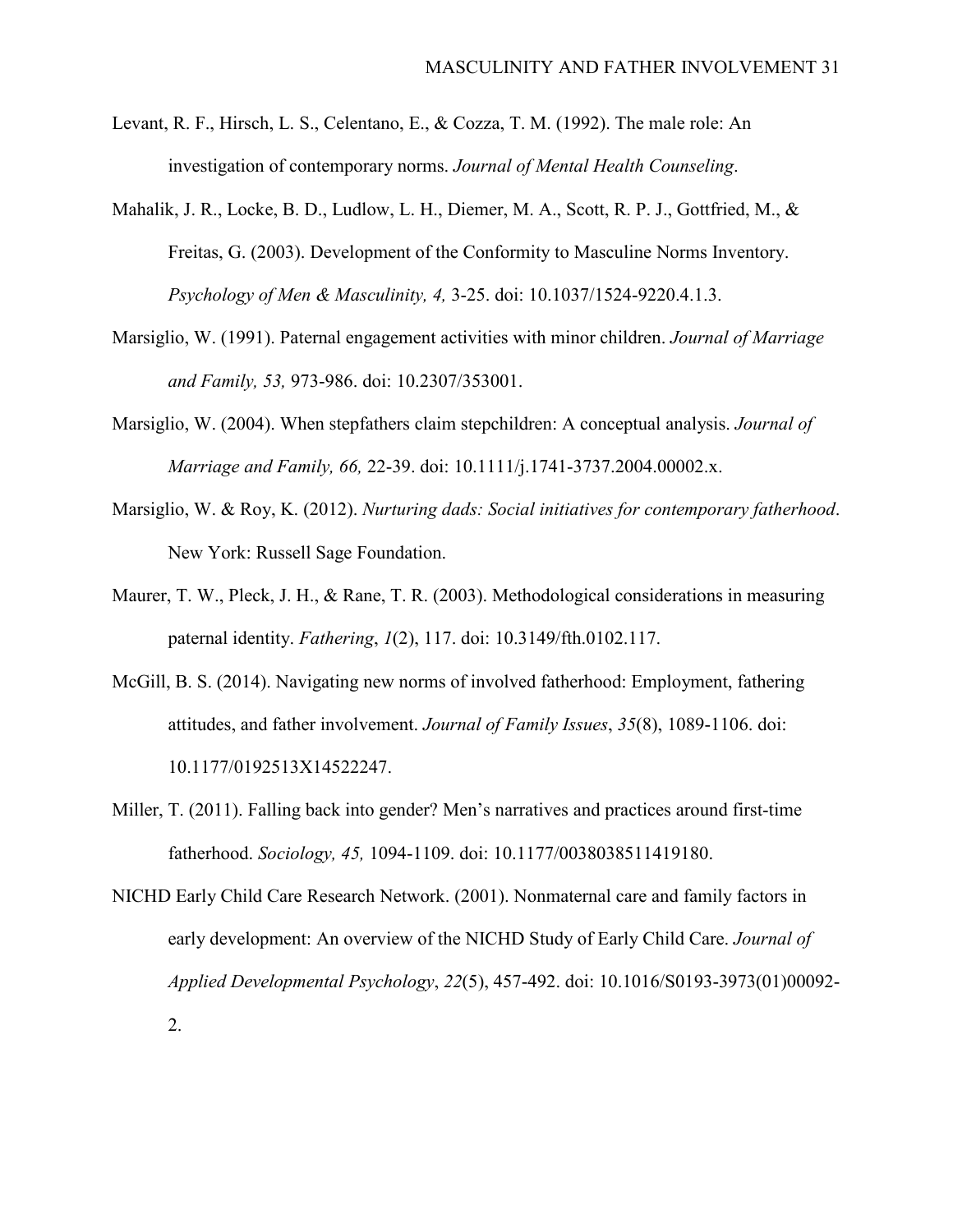- Nicholson, J. S., Howard, K. S., & Borkowski, J. G. (2008). Mental models for parenting: Correlates of metaparenting among fathers of young children. *Fathering, 6,* 39-61. doi: 10.3149/fth.0601.39.
- Parker, K. & Livingston, G. (2017). Six facts about American fathers. Pew Research Center, Washington, D.C.
- Pasley, K., Petren, R. E., & Fish, J. N. (2014). Use of identity theory to inform fathering scholarship. *Journal of Family Theory and Review, 6,* 298-318. doi: 10.1111/jftr.12052.
- Pew Research Center. (2016). *Internet/Broadband Fact Sheet.* Retrieved from www.pewinternet.org.
- Pew Research Center. (2013). *Social and demographic trends: Americans' time at paid work, housework, and childcare, 1965 to 2011.* Retrieved from www.pewsocialtrends.org.
- Pleck, J. H. (2010). Fatherhood and masculinity. In M. E. Lamb (Ed.), *The role of the father in child development, 5th edition* (pp. 27-57)*.* Hoboken, NJ: Wiley.
- Pleck, J. H. (2012). Integrating father involvement in parenting research. *Parenting, 12,* 243-253. doi: [10.1080/15295192.2012.683365](https://doi.org/10.1080/15295192.2012.683365).
- Preacher, K. J., & Hayes, A. F. (2008). Asymptotic and resampling strategies for assessing and comparing indirect effects in multiple mediator models. *Behavior Research Methods, 40*, 879-891. Doi: 10.3758/BRM.40.3.879.
- Rane, T. R., & McBride, B. A. (2000). Identity theory as a guide to understanding fathers' involvement with their children. *Journal of Family Issues, 21,* 347-366. doi: [10.1177/019251300021003004.](https://doi.org/10.1177/019251300021003004)
- Risman, B. J. (2004). Gender as a social structure: Theory wrestling with activism. *Gender and Society, 18,* 429-450. doi: [10.1177/0891243204265349](https://doi.org/10.1177/0891243204265349).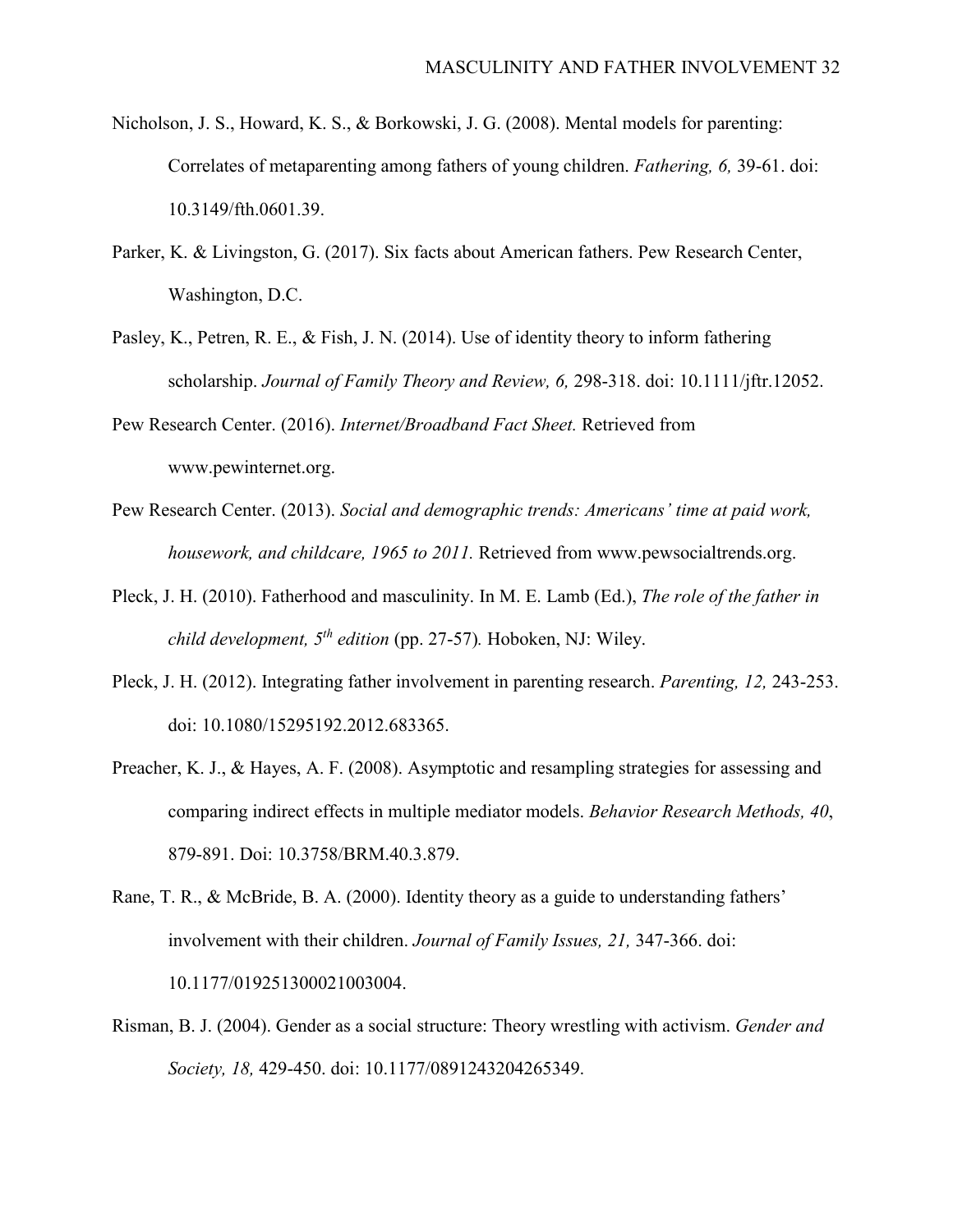- Saez, P. A., Casado, A., & Wade, J. C. (2010). Factors influencing masculinity ideology among Latino men. *The Journal of Men's Studies, 17,* 116-128. doi: [10.3149/jms.1702.116](https://doi.org/10.3149/jms.1702.116).
- Sarkadi, A., Kristiansson, R., Oberklaid, F., & Bremberg, S. (2008). Fathers' involvement and children's developmental outcomes: A systematic review of longitudinal studies. *Acta Paediatrica, 97,* 153-158. doi: [10.1111/j.1651-2227.2007.00572.x](https://doi.org/10.1111/j.1651-2227.2007.00572.x).
- Shafer, K., Fielding, B., Menet, E., & Holmes, E. K. (In Press). The combined influence of masculinity and depression on father involvement with adolescents. *Journal of Family Issues.*
- Smith, S. M., Roster, C. A., Linda, L. G., and Gerald, S. A., (2016). A multi-group analysis of online survey respondent data quality: Comparing a regular USA consumer panel to MTurk samples. *Journal of Business Research*, *69*(8), 3139-48. doi: [10.1016/j.jbusres.2015.12.002](https://doi.org/10.1016/j.jbusres.2015.12.002).
- Straus, M. A., Hamby, S. L., Finkelhor, D., Moore, D. W., & Runyan, D. (1998). Identification of child maltreatment with the Parent-Child Conflict Tactics Scales: Development and psychometric data for a national sample of American parents. *Child Abuse & Neglect, 22,*  249-270. doi: [10.1016/S0145-2134\(97\)00174-9](https://doi.org/10.1016/S0145-2134(97)00174-9).
- Stryker, S. (1968). Identity salience and role performance: The relevance of symbolic interaction theory for family research. *Journal of Marriage and the Family, 30,* 558-564. doi: 10.2307/349494.
- Stykes, J. B. (2015). What matters most? Money, relationships, and visions of masculinity as key correlates of father involvement. *Fathering, 13,* 60-79. doi: [10.3149/fth.1301.60](http://dx.doi.org/10.3149/fth.1301.60).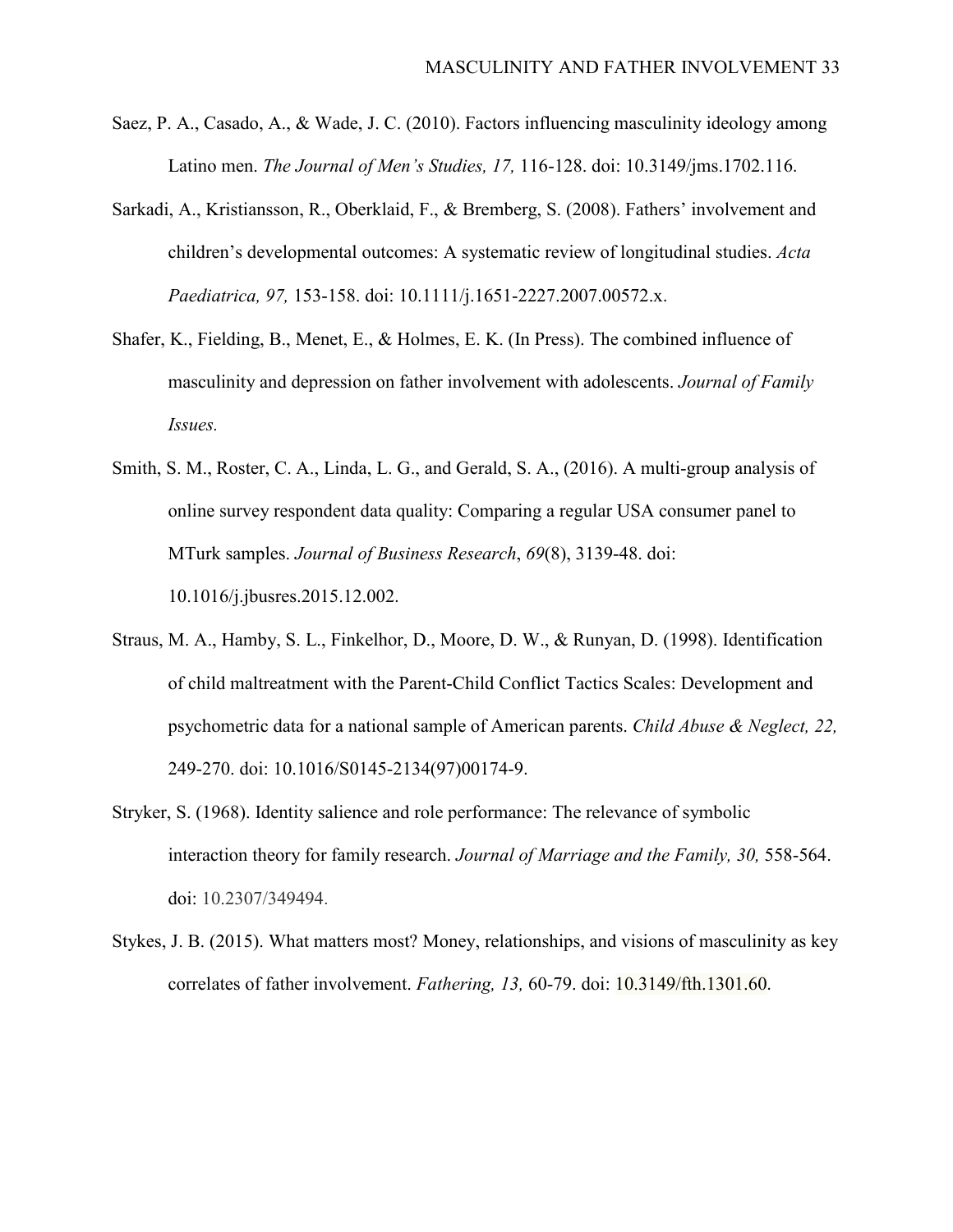- Terhanian, G., Bremer, J., Olmsted, J., & Guo, J. (2016). A process for developing an optimal model for reducing bias in nonprobability samples. *Journal of Advertising Research*, *56*(1), 14-24. doi: 10.2501/JAR-2016-009.
- Tourangeau, R., Conrad, F., & Couper, M. (2013). *The science of web surveys.* Oxford: Oxford University Press.
- Townsend, N. W. (2002). *The package deal: Marriage, work, and fatherhood in men's lives*. Philadelphia: Temple University Press.
- Vogel, D. L., Heimerdinger-Edwards, S. R., Hammer, J. H., & Hubbard, A. (2011). "Boys don't cry": Examination of the links between endorsement for masculine norms, self-stigma, and help-seeking attitudes for men from diverse backgrounds. *Journal of Counseling Psychology, 58,* 368-382. doi: 10.1037/a0023688.
- Weinberg, J. D., Freese, J., & McElhattan, D. (2014). Comparing data characteristics and results of an online factorial survey between a population-based and a crowdsource-recruited sample. *Sociological Science*, *1,* 292-310. doi: 10.15195/v1.a19.
- Wilcox, W. B. (2004). *Soft patriarchs, new men: How Christianity shapes fathers and husbands*. University of Chicago Press.
- Yang, K., & Banamah, A. (2014). Quota sampling as an alternative to probability sampling? An experimental study. *Sociological Research Online*, *19*, 1-11. doi: [10.5153/sro.3199.](https://doi.org/10.5153/sro.3199)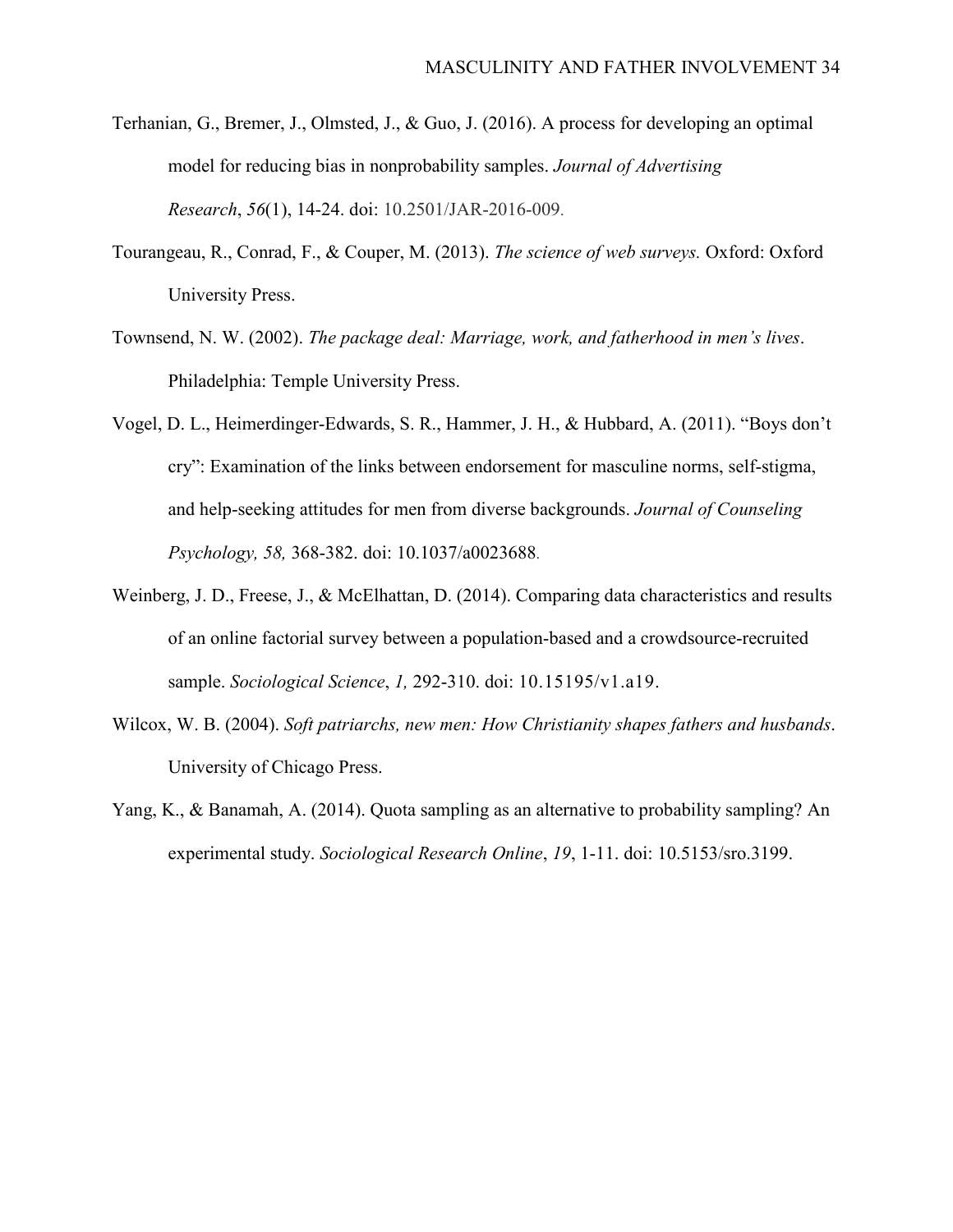|                               | $\boldsymbol{M}$ | SD                       | Min              | Max          |
|-------------------------------|------------------|--------------------------|------------------|--------------|
| Dependent Variables           |                  |                          |                  |              |
| Engagement (ages 2-8)         | 4.18             | 0.83                     | 1                | 6            |
| Engagement (ages 9-18)        | 3.45             | 0.76                     | $\mathbf{1}$     | 5            |
| Monitoring (ages 9-18)        | 3.29             | 0.53                     | $\mathbf{1}$     | 4            |
| Harsh Discipline (ages 2-8)   | 2.37             | 0.45                     | 1                | 4            |
| Harsh Discipline (ages 9-18)  | 1.34             | 0.52                     | $\mathbf{1}$     | 4            |
| Warmth (ages 2-8)             | 4.04             | 0.59                     | $\mathbf{1}$     | 5            |
| Warmth (ages 9-18)            | 3.31             | 0.53                     | $\mathbf{1}$     | 5            |
| Emotional Support (ages 9-18) | 3.90             | 0.76                     | 1                | 5            |
|                               |                  |                          |                  |              |
| Masculinity                   | 28.55            | 6.61                     | $\boldsymbol{0}$ | 66           |
| New Fatherhood Ideal          | 4.02             | 0.53                     | $\mathbf{1}$     | 5            |
|                               |                  |                          |                  |              |
| <u>Controls</u>               |                  |                          |                  |              |
| Age                           | 39.64            | 10.20                    | 18               | 81           |
| White*                        | 0.72             | -                        | $\boldsymbol{0}$ | $\mathbf{1}$ |
| <b>Black</b>                  | 0.10             |                          | $\boldsymbol{0}$ | $\mathbf{1}$ |
| Latino                        | 0.11             |                          | $\boldsymbol{0}$ | $\mathbf{1}$ |
| Other Race                    | 0.07             |                          | $\boldsymbol{0}$ | $\mathbf{1}$ |
| Education                     | 3.34             | 0.98                     | 1                | 5            |
| Income                        | 4.59             | 1.72                     | $\mathbf{1}$     | 8            |
| Unemployed                    | 0.15             | -                        | $\boldsymbol{0}$ | $\mathbf{1}$ |
| <b>Works Part-Time</b>        | 0.08             | -                        | $\boldsymbol{0}$ | 1            |
| Works Full-Time*              | 0.69             | ä,                       | $\boldsymbol{0}$ | 1            |
| Works more than Full Time     | 0.08             |                          | $\boldsymbol{0}$ | $\mathbf{1}$ |
| Religiosity                   | 3.24             | 1.08                     | 1                | 5            |
| Married to Birth Mother*      | 0.64             | -                        | $\boldsymbol{0}$ | $\mathbf{1}$ |
| Cohabiting with Birth Mother  | 0.13             |                          | $\boldsymbol{0}$ | 1            |
| Residing with Other Partner   | 0.04             |                          | $\boldsymbol{0}$ | 1            |
| Single Father                 | 0.12             | -                        | $\boldsymbol{0}$ | 1            |
| Nonresident Father            | 0.07             | $\overline{\phantom{0}}$ | $\boldsymbol{0}$ | 1            |
| Stepfather                    | 0.11             | $\overline{\phantom{a}}$ | $\boldsymbol{0}$ | 1            |
| Number of Other Children      | 1.16             | 1.13                     | $\boldsymbol{0}$ | 4            |
| Focal Child Age               | 8.56             | 4.83                     | $\overline{2}$   | 18           |
| Focal Child is Male           | 0.58             |                          | $\boldsymbol{0}$ | $\mathbf{1}$ |
| Own Father Involvement        | 3.41             | 1.15                     | 1                | 5            |
| Prenatal Involvement          | 7.69             | 3.23                     | $\boldsymbol{0}$ | 10           |
| U.S. Native                   | 0.94             |                          | $\theta$         | 1            |
| Urban*                        | 0.27             |                          | $^{(1)}$         | 1            |
| Rural                         | 0.20             |                          | $^{(1)}$         | 1            |
| Suburban                      | 0.53             |                          | $_{0}$           | 1            |
| Northeast                     | 0.20             |                          | $^{(1)}$         |              |
| Midwest*                      | 0.24             |                          | $\boldsymbol{0}$ | 1            |
| South                         | 0.37             |                          | $\boldsymbol{0}$ | 1            |
|                               |                  |                          |                  | 1            |
| West                          | 0.19             |                          | $\boldsymbol{0}$ |              |

Table 1. Summary Statistics

 $N = 2194$  (1151 for outcomes involving children ages 2-8; 1043 for outcomes

involving children ages 9-18)

\*Used as reference category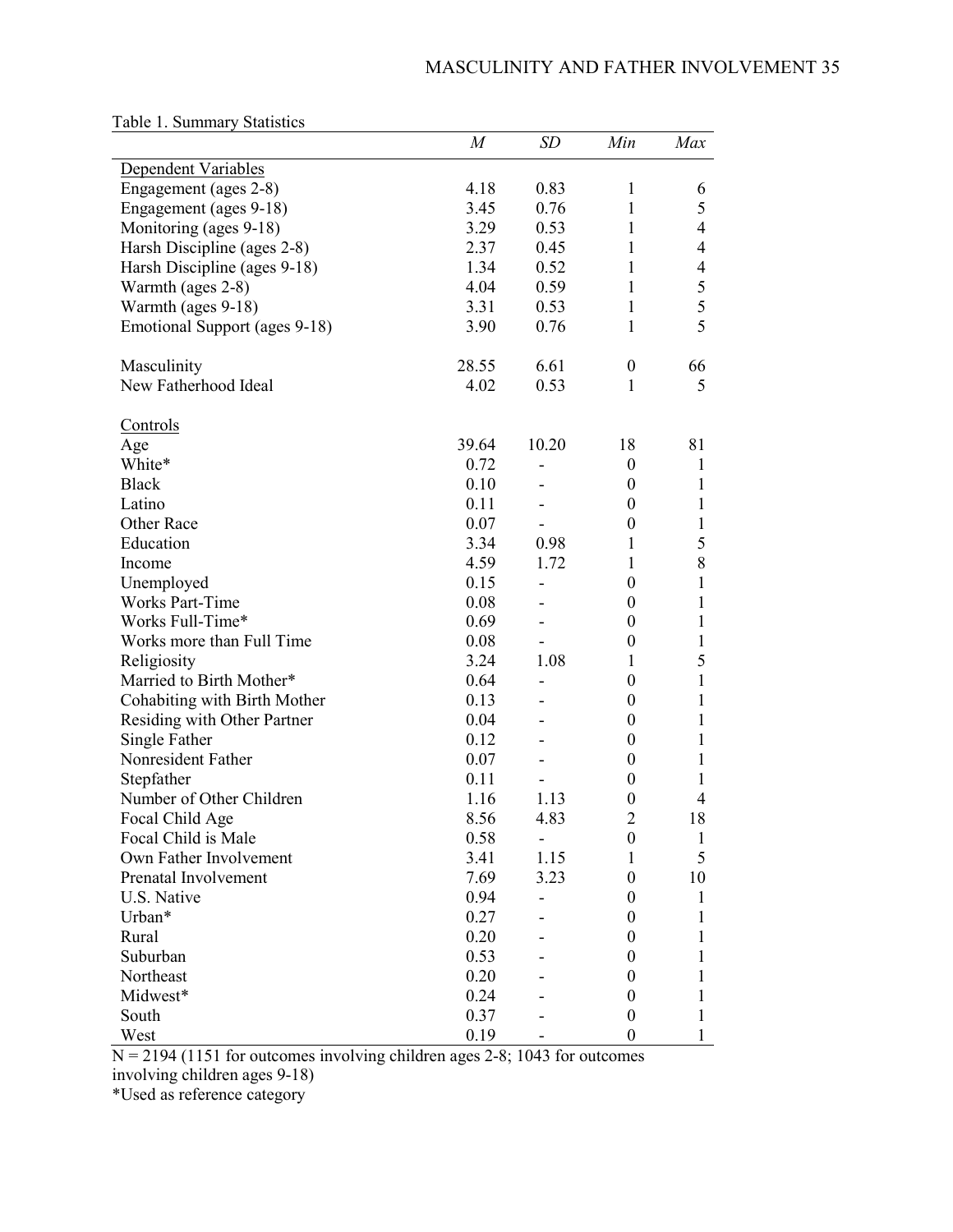# MASCULINITY AND FATHER INVOLVEMENT 36

| Fathers' Adherence to the New Fatherhood Ideal |                  |           |
|------------------------------------------------|------------------|-----------|
| Variable                                       | $\boldsymbol{B}$ | SEb       |
| Masculinity                                    | $-0.39$          | $0.00***$ |
| Controls                                       |                  |           |
| Age                                            | 0.10             | $0.00***$ |
| <b>Black</b>                                   | 0.04             | 0.04      |
| Latino                                         | 0.01             | 0.03      |
| <b>Other Race</b>                              | 0.02             | 0.04      |
| Education                                      | $-0.04$          | 0.01      |
| Income                                         | $-0.02$          | 0.01      |
| Unemployed                                     | 0.02             | 0.03      |
| <b>Works Part-Time</b>                         | $-0.07$          | $0.04**$  |
| Works more than Full Time                      | 0.03             | 0.04      |
| Religiosity                                    | 0.01             | 0.01      |
| Cohabiting with Birth Mother                   | $-0.01$          | 0.03      |
| Residing with Other Partner                    | 0.02             | 0.05      |
| Single Father                                  | 0.01             | 0.03      |
| Nonresident Father                             | 0.03             | 0.04      |
| Stepfather                                     | 0.08             | $0.04***$ |
| Number of Other Children                       | 0.00             | 0.01      |
| Focal Child Age                                | $-0.08$          | $0.00**$  |
| Focal Child is Male                            | $-0.09$          | $0.02***$ |
| Own Father Involvement                         | 0.06             | $0.01**$  |
| Prenatal Involvement                           | 0.19             | $0.00***$ |
| U.S. Native                                    | 0.03             | 0.05      |
| Rural                                          | 0.07             | $0.03**$  |
| Suburban                                       | 0.06             | $0.02**$  |
| Northeast                                      | $-0.01$          | 0.03      |
| South                                          | 0.01             | 0.03      |
| West                                           | $-0.03$          | 0.03      |
| $R^{\overline{2}}$                             |                  | 0.24      |

Table 2. Results from OLS Regression Models Predicting Fathers' Adherence to the New Fatherhood Ideal  $\overline{\phantom{0}}$ 

N = 2194. Standardized coefficients are presented.

\**p* < .05. \*\**p* < .01. \*\*\**p* < .001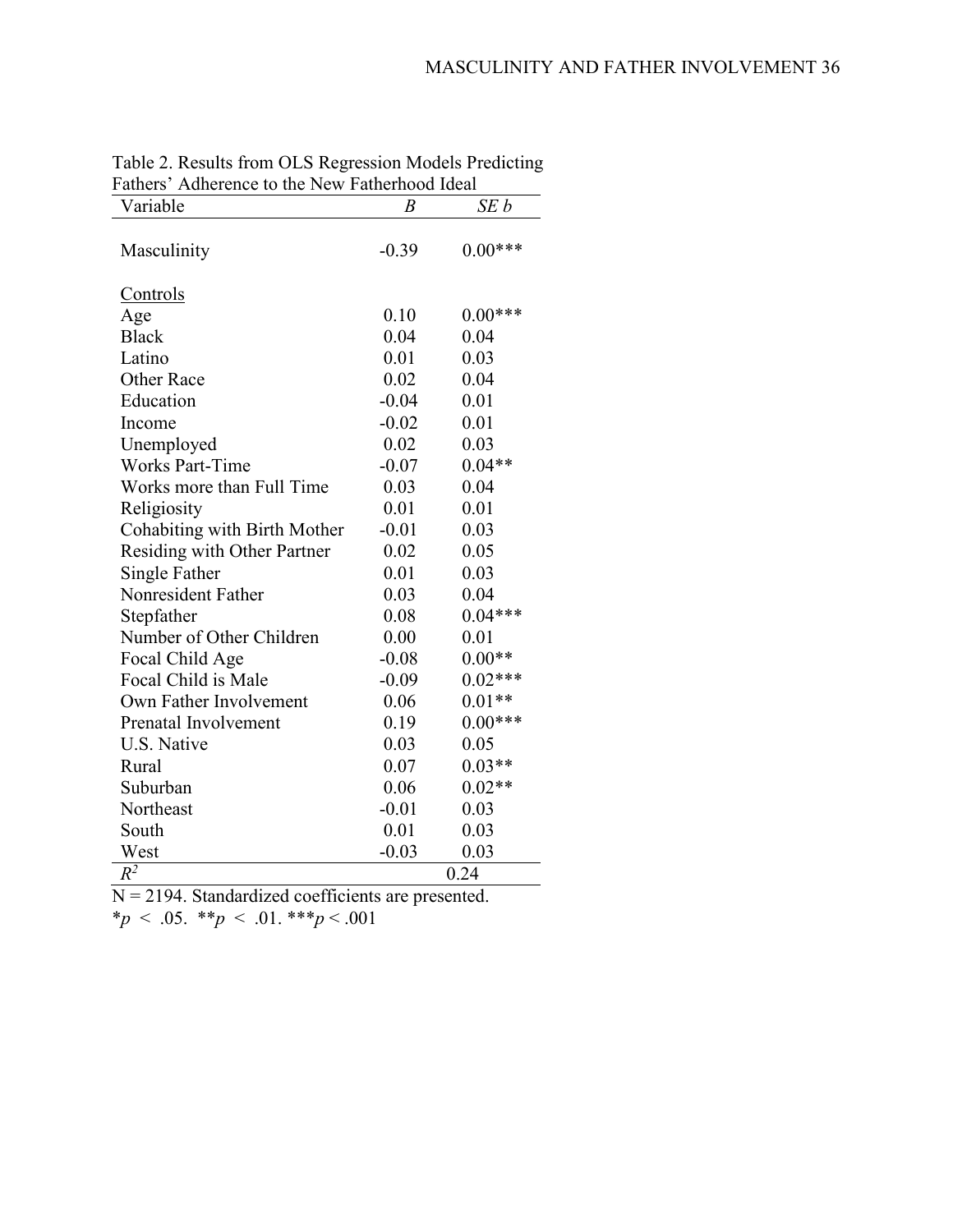| $\sim$ and $\sim$ $\sim$ $\sim$<br>$\mathbf{u} \mathbf{u}$ |                 |               | Engagement |                | Harsh Discipline |                           |                |           |  |  |
|------------------------------------------------------------|-----------------|---------------|------------|----------------|------------------|---------------------------|----------------|-----------|--|--|
|                                                            |                 | $\mathfrak l$ |            | $\overline{2}$ |                  | $\overline{\mathfrak{z}}$ | $\overline{4}$ |           |  |  |
| Variable                                                   | SE b<br>$\beta$ |               | β          | SE b           | $\beta$          | SE b                      | $\beta$        | SEb       |  |  |
|                                                            |                 |               |            |                |                  |                           |                |           |  |  |
| Masculinity                                                | $-0.11$         | $0.00***$     | $-0.07$    | $0.00**$       | 0.35             | $0.00***$                 | 0.29           | $0.00***$ |  |  |
| New Fatherhood Ideal                                       |                 |               | 0.07       | $0.05*$        |                  |                           | $-0.16$        | $0.03***$ |  |  |
| Controls                                                   |                 |               |            |                |                  |                           |                |           |  |  |
| Age                                                        | $-0.15$         | $0.00***$     | $-0.16$    | $0.00***$      | $-0.14$          | $0.00**$                  | $-0.12$        | $0.00**$  |  |  |
| <b>Black</b>                                               | $-0.02$         | 0.09          | $-0.02$    | 0.08           | 0.07             | $0.05**$                  | 0.07           | $0.05**$  |  |  |
| Latino                                                     | 0.01            | 0.07          | 0.01       | 0.07           | $-0.01$          | 0.05                      | $-0.01$        | 0.05      |  |  |
| Other Race                                                 | $-0.01$         | 0.09          | $-0.01$    | 0.09           | $-0.01$          | 0.06                      | $-0.01$        | 0.06      |  |  |
| Education                                                  | $-0.06$         | 0.03          | $-0.06$    | 0.03           | 0.00             | 0.02                      | $-0.00$        | 0.02      |  |  |
| Income                                                     | 0.10            | $0.02**$      | 0.10       | $0.02**$       | 0.04             | 0.01                      | 0.04           | 0.01      |  |  |
| Unemployed                                                 | 0.05            | 0.07          | 0.05       | 0.07           | $-0.01$          | 0.05                      | $-0.01$        | 0.05      |  |  |
| <b>Works Part-Time</b>                                     | 0.06            | $0.08*$       | 0.06       | $0.08*$        | 0.04             | 0.05                      | 0.03           | 0.05      |  |  |
| Works more than Full                                       | 0.01            | 0.09          | 0.01       | 0.09           | $-0.03$          | 0.06                      | $-0.02$        | 0.06      |  |  |
| Time                                                       |                 |               |            |                |                  |                           |                |           |  |  |
| Religiosity                                                | 0.24            | $0.02***$     | 0.24       | $0.02***$      | 0.12             | $0.01***$                 | 0.13           | $0.01***$ |  |  |
| Cohabiting with Birth                                      | 0.03            | 0.07          | 0.03       | 0.07           | 0.07             | $0.05**$                  | 0.07           | $0.05**$  |  |  |
| Mother                                                     |                 |               |            |                |                  |                           |                |           |  |  |
| Residing with Other                                        | $-0.00$         | 0.16          | $-0.01$    | 0.16           | 0.02             | 0.10                      | 0.02           | 0.10      |  |  |
| Partner                                                    |                 |               |            |                |                  |                           |                |           |  |  |
| Single Father                                              | 0.00            | 0.09          | 0.00       | 0.09           | 0.04             | 0.06                      | 0.04           | 0.06      |  |  |
| Nonresident Father                                         | $-0.10$         | $0.10***$     | $-0.11$    | $0.10***$      | $-0.01$          | 0.07                      | $-0.01$        | 0.07      |  |  |
| Stepfather                                                 | 0.12            | $0.11***$     | 0.11       | $0.11**$       | $-0.09$          | $0.06**$                  | $-0.07$        | $0.06*$   |  |  |
| Number of Other                                            | $-0.07$         | $0.02*$       | $-0.06$    | $0.02*$        | 0.03             | 0.02                      | 0.03           | 0.02      |  |  |
| Children                                                   |                 |               |            |                |                  |                           |                |           |  |  |
| Focal Child Age                                            | $-0.10$         | $0.01***$     | $-0.10$    | $0.01***$      | $-0.07$          | 0.00                      | $-0.08$        | 0.01      |  |  |
| Focal Child is Male                                        | $-0.02$         | 0.05          | $-0.01$    | 0.05           | 0.10             | $0.04**$                  | 0.09           | $0.04*$   |  |  |
| Own Father                                                 | 0.11            | $0.02***$     | 0.10       | $0.02***$      | 0.06             | $0.01*$                   | 0.07           | $0.01**$  |  |  |
| Involvement                                                |                 |               |            |                |                  |                           |                |           |  |  |
| Prenatal Involvement                                       | 0.20            | $0.01***$     | 0.18       | $0.01***$      | $-0.13$          | $0.01***$                 | $-0.10$        | $0.01**$  |  |  |
| U.S. Native                                                | 0.04            | 0.11          | 0.04       | 0.11           | $-0.03$          | 0.07                      | $-0.02$        | 0.07      |  |  |
| Rural                                                      | $-0.06$         | 0.07          | $-0.06$    | 0.07           | $-0.04$          | 0.05                      | $-0.03$        | 0.05      |  |  |
| Suburban                                                   | $-0.06$         | 0.06          | $-0.06$    | 0.06           | $-0.11$          | $0.04***$                 | $-0.10$        | $0.04**$  |  |  |
| Northeast                                                  | 0.01            | 0.07          | 0.01       | 0.07           | 0.03             | 0.06                      | 0.02           | 0.06      |  |  |
| South                                                      | $-0.00$         | 0.06          | $-0.00$    | 0.06           | 0.03             | 0.04                      | 0.03           | 0.04      |  |  |
| West                                                       | $-0.04$         | 0.07          | $-0.04$    | 0.07           | 0.01             | 0.06                      | 0.00           | 0.06      |  |  |
| $\overline{R^2}$                                           |                 | 0.21          |            | 0.21           |                  | 0.27                      |                | 0.29      |  |  |
|                                                            |                 |               |            |                |                  |                           |                |           |  |  |

Table 3. Results from OLS Regression Models Predicting Fathers' Instrumental Engagement with Children Aged 2-8

 $N = 1151$ . Standardized coefficients are presented. \**p* < .05. \*\**p* < .01. \*\*\**p* < .001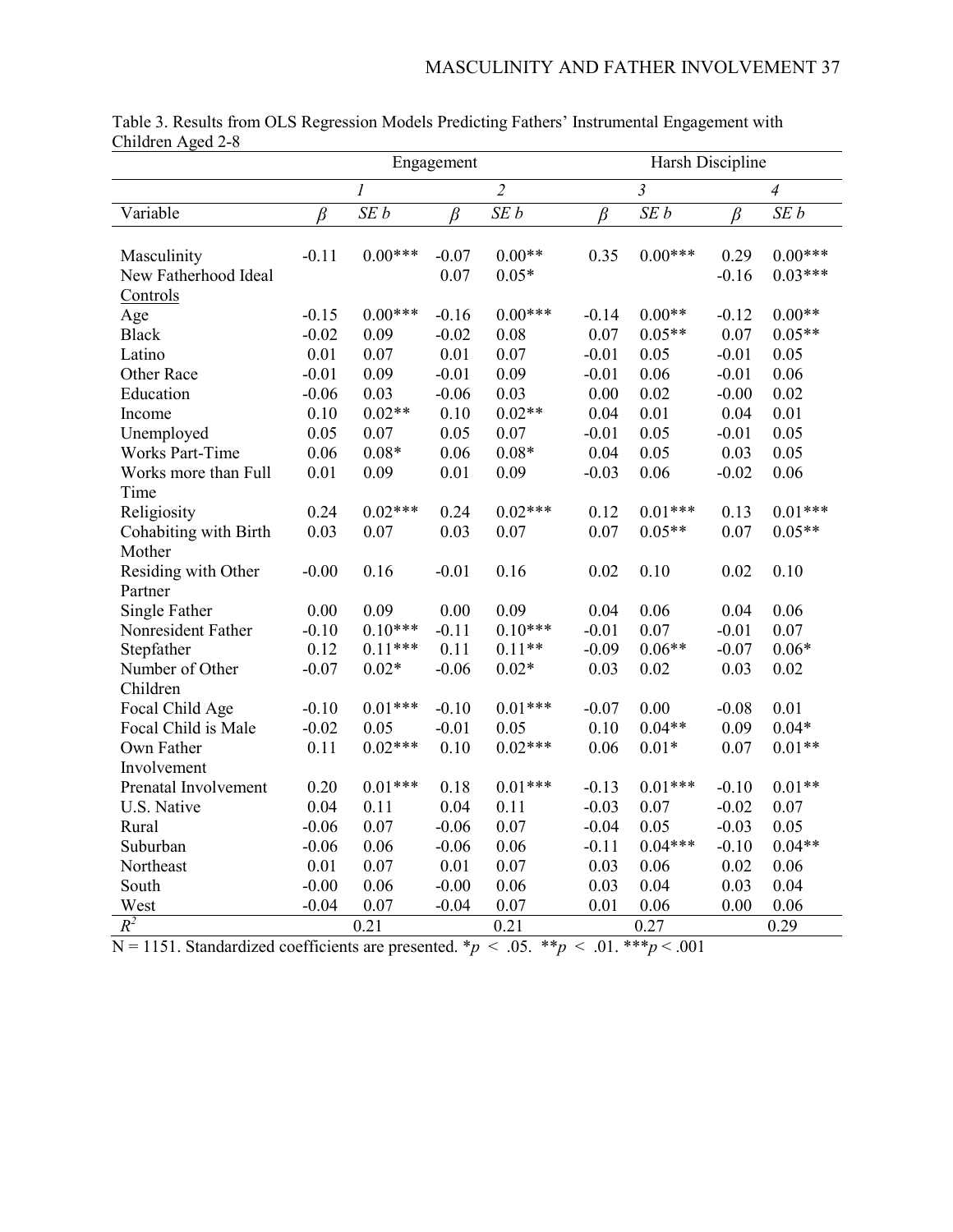|                        |         |                | Engagement |                   |         |                | Monitoring |           |         | Harsh Discipline |         |           |  |
|------------------------|---------|----------------|------------|-------------------|---------|----------------|------------|-----------|---------|------------------|---------|-----------|--|
|                        |         | $\overline{c}$ |            | $\mathfrak{Z}$    |         | $\overline{4}$ |            | 5         |         | 6                |         |           |  |
| Variable               | $\beta$ | SE b           | $\beta$    | SEb               | B       | SEb            | B          | SEb       | β       | SEb              | B       | SEb       |  |
| Masculinity            | $-0.11$ | $0.00***$      | 0.01       | $\overline{0.00}$ | $-0.15$ | $0.00***$      | $-0.01$    | 0.00      | 0.36    | $0.00***$        | 0.25    | $0.00***$ |  |
| New Fatherhood Ideal   |         |                | 0.28       | $0.05***$         |         |                | 0.33       | $0.03***$ |         |                  | $-0.26$ | $0.03***$ |  |
| Controls               |         |                |            |                   |         |                |            |           |         |                  |         |           |  |
| Age                    | $-0.05$ | 0.00           | $-0.08$    | $0.00*$           | $-0.07$ | $0.00*$        | $-0.11$    | $0.00**$  | $-0.22$ | $0.00***$        | $-0.19$ | $0.00***$ |  |
| <b>Black</b>           | 0.02    | 0.08           | 0.01       | 0.08              | $-0.01$ | 0.05           | $-0.02$    | 0.05      | 0.01    | 0.05             | 0.02    | 0.05      |  |
| Latino                 | 0.03    | 0.09           | 0.03       | 0.09              | $-0.03$ | 0.06           | $-0.03$    | 0.06      | $-0.01$ | 0.06             | $-0.01$ | 0.05      |  |
| Other Race             | $-0.00$ | 0.11           | $-0.01$    | 0.10              | $-0.03$ | 0.07           | $-0.04$    | 0.06      | $-0.02$ | 0.06             | $-0.01$ | 0.06      |  |
| Education              | $-0.01$ | 0.03           | $-0.01$    | 0.03              | $-0.05$ | 0.02           | $-0.05$    | 0.02      | 0.04    | 0.02             | 0.04    | 0.02      |  |
| Income                 | 0.06    | 0.02           | 0.06       | 0.02              | 0.09    | $0.01*$        | 0.08       | $0.01*$   | 0.03    | 0.01             | 0.03    | 0.01      |  |
| Unemployed             | 0.08    | $0.07*$        | 0.08       | $0.07**$          | 0.07    | $0.05*$        | 0.07       | $0.04*$   | 0.00    | 0.04             | 0.00    | 0.04      |  |
| <b>Works Part-Time</b> | 0.00    | 0.10           | 0.03       | 0.09              | $-0.03$ | 0.06           | $-0.01$    | 0.06      | 0.08    | $0.06**$         | 0.06    | $0.06*$   |  |
| Works more than Full   | 0.02    | 0.09           | 0.01       | 0.08              | 0.01    | 0.06           | 0.01       | 0.05      | $-0.05$ | 0.05             | $-0.05$ | 0.05      |  |
| Time                   |         |                |            |                   |         |                |            |           |         |                  |         |           |  |
| Religiosity            | 0.22    | $0.02***$      | 0.22       | $0.02***$         | 0.09    | $0.01**$       | 0.08       | $0.01**$  | 0.13    | $0.01***$        | 0.13    | $0.01***$ |  |
| Cohabiting with Birth  | 0.03    | 0.08           | 0.02       | 0.08              | 0.01    | 0.05           | 0.01       | 0.05      | 0.03    | 0.05             | 0.03    | 0.05      |  |
| Mother                 |         |                |            |                   |         |                |            |           |         |                  |         |           |  |
| Residing with Other    | 0.06    | $0.11*$        | 0.06       | 0.11              | 0.09    | $0.07**$       | 0.08       | $0.07**$  | 0.01    | 0.07             | 0.02    | 0.06      |  |
| Partner                |         |                |            |                   |         |                |            |           |         |                  |         |           |  |
| Single Father          | 0.02    | 0.07           | 0.01       | 0.07              | 0.02    | 0.05           | 0.01       | 0.04      | $-0.03$ | 0.04             | $-0.02$ | 0.04      |  |
| Nonresident Father     | $-0.20$ | $0.09***$      | $-0.21$    | $0.08***$         | $-0.19$ | $0.06***$      | $-0.21$    | $0.05***$ | $-0.03$ | 0.05             | $-0.02$ | 0.05      |  |
| Stepfather             | 0.06    | 0.10           | 0.05       | 0.09              | $-0.03$ | 0.06           | $-0.04$    | 0.06      | 0.00    | 0.06             | 0.01    | 0.06      |  |
| Number of Other        | $-0.07$ | $0.02*$        | $-0.07$    | $0.02*$           | 0.02    | 0.01           | 0.02       | 0.01      | $-0.03$ | 0.01             | $-0.02$ | 0.01      |  |
| Children               |         |                |            |                   |         |                |            |           |         |                  |         |           |  |
| Focal Child Age        | $-0.09$ | $0.01*$        | $-0.06$    | 0.01              | $-0.12$ | $0.01***$      | $-0.09$    | $0.01**$  | 0.04    | 0.01             | 0.02    | 0.01      |  |
| Focal Child is Male    | 0.04    | 0.05           | 0.06       | $0.05*$           | 0.00    | 0.03           | 0.03       | 0.03      | 0.08    | $0.03**$         | 0.05    | $0.03*$   |  |
| Own Father Involvement | 0.04    | 0.02           | 0.03       | 0.02              | 0.10    | $0.01**$       | 0.09       | $0.01**$  | $-0.04$ | 0.01             | $-0.03$ | 0.01      |  |
| Prenatal Involvement   | 0.20    | $0.01***$      | 0.15       | $0.01***$         | 0.15    | $0.01***$      | 0.10       | $0.01*$   | $-0.03$ | 0.01             | 0.01    | 0.01      |  |
| U.S. Native            | $-0.02$ | 0.11           | $-0.03$    | 0.10              | $-0.01$ | 0.07           | $-0.02$    | 0.06      | $-0.00$ | 0.06             | 0.01    | 0.06      |  |
| Rural                  | 0.02    | 0.07           | 0.00       | 0.07              | 0.06    | 0.05           | 0.04       | 0.04      | $-0.07$ | 0.04             | $-0.05$ | 0.04      |  |
| Suburban               | $-0.03$ | 0.06           | $-0.04$    | 0.06              | $-0.01$ | 0.04           | $-0.02$    | 0.04      | $-0.10$ | $0.04**$         | $-0.09$ | $0.03**$  |  |
| Northeast              | 0.00    | 0.07           | 0.02       | 0.07              | $-0.04$ | 0.04           | $-0.03$    | 0.04      | $-0.04$ | 0.04             | $-0.05$ | 0.04      |  |
| South                  | 0.05    | 0.06           | 0.05       | 0.06              | 0.02    | 0.04           | 0.02       | 0.04      | $-0.07$ | $0.04*$          | $-0.07$ | $0.04*$   |  |
| West                   | 0.01    | 0.07           | 0.03       | 0.07              | $-0.05$ | 0.05           | $-0.02$    | 0.05      | $-0.07$ | 0.04             | $-0.09$ | $0.04**$  |  |
| $R^2$                  |         | 0.19           |            | 0.25              |         | 0.19           |            | 0.26      |         | 0.25             |         | 0.30      |  |

Table 4. Results from OLS Regression Models Predicting Fathers' Instrumental Engagement with Children Aged 9-18

N = 1043. Standardized coefficients are presented.  $* p < .05$ .  $* p < .01$ .  $** p < .001$